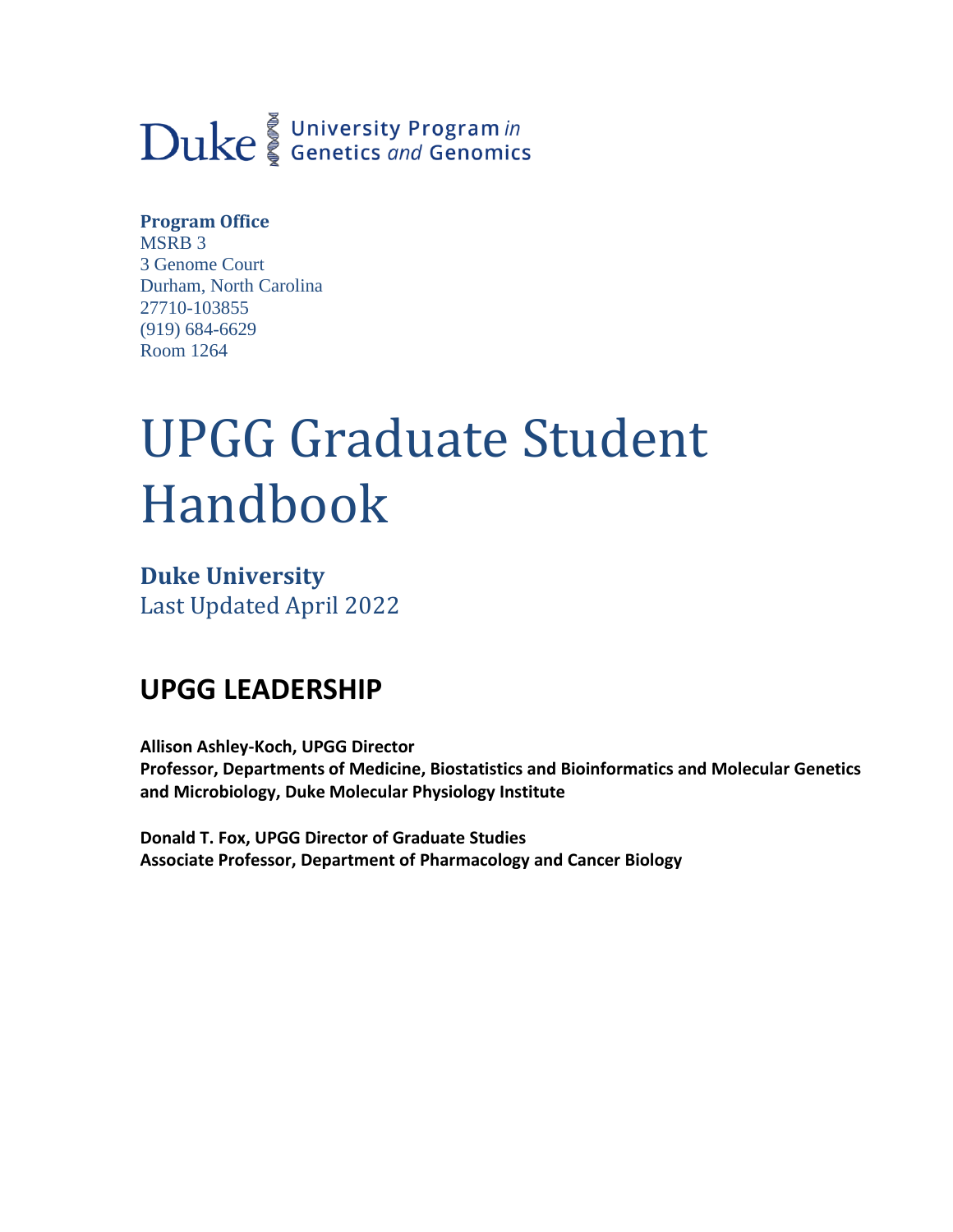# **CONTENTS**

#### **FIRST YEAR IN THE UPGG PROGRAM**

Responsible Conduct of Research-All Years in Program Coursework Registration Recruitment Laboratory Rotations Thesis Advisor Vacation Policy for 1<sup>st</sup> and 2<sup>nd</sup> Year Conference Travel Awards for 1st and 2nd Year Summer

## **SECOND YEAR IN THE UPGG PROGRAM**

Coursework Research Finances Preliminary Exam *-Choosing the Committee -Pre-prelim meeting -Written Document -Oral Defense* Graduate School Fellowships and Awards Summer

## **THIRD AND SUCCEEDING YEARS IN THE UPGG PROGRAM**

RCR requirement Courses Finances Research Time Off/Vacation Conference Travel Awards Working in the Lab and Being a Good Citizen Teaching Opportunities Summer Internships

## **ONGOING REQUIREMENTS AND RESOURCES**

Annual Committee Meeting Advisory Meeting Annual Student Retreat Preparing for the Future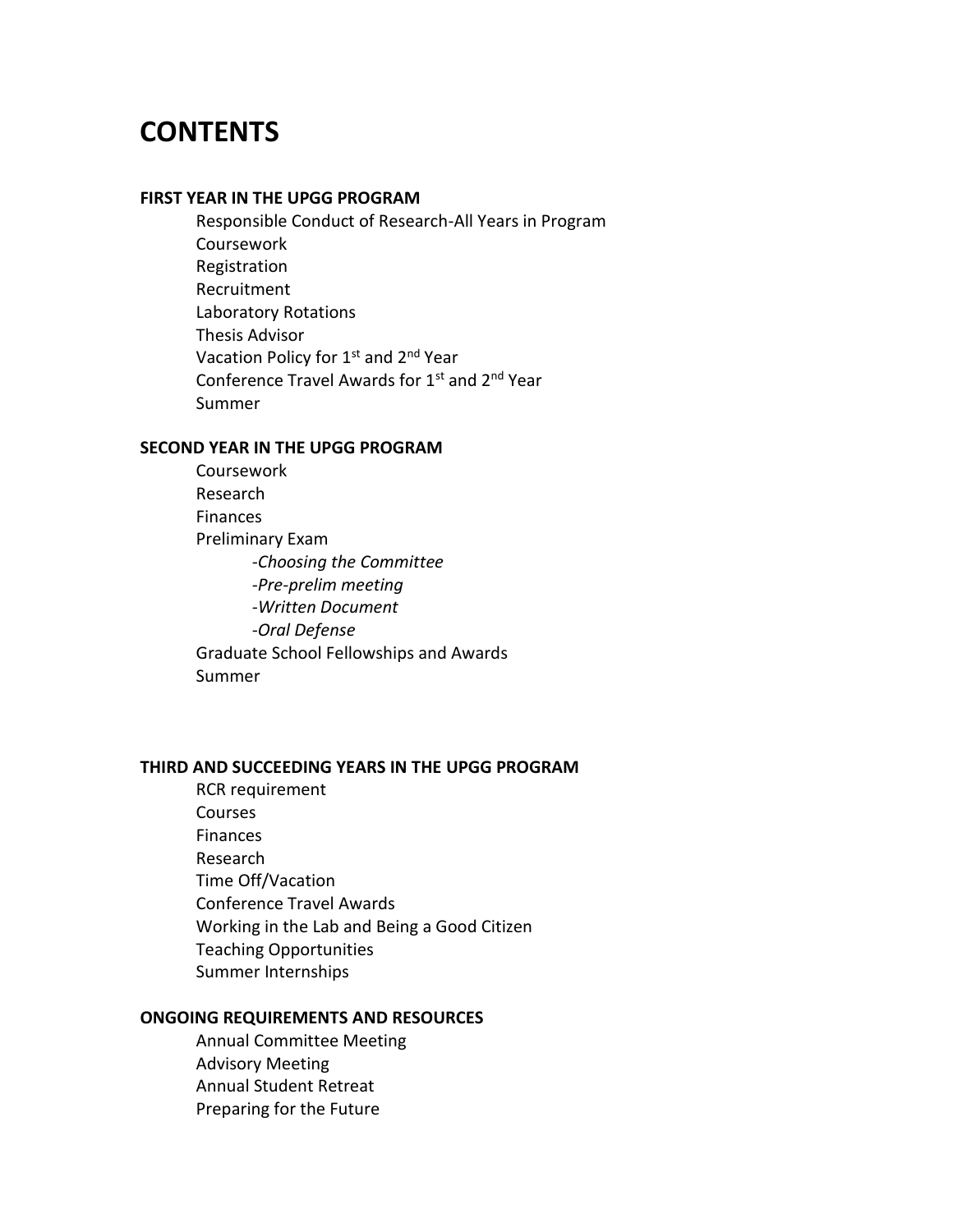## **GRADUATE FELLOWSHIPS AND AWARDS**

## **FINAL YEAR IN THE UPGG PROGRAM**

Requirements to graduate with a PhD in UPGG *-Credits -Final committee meeting & Pre Defense Checklist -Publications -Scheduling the defense -Written document/thesis -Oral presentation/defense -After the Defense -Forms -Revision to the thesis document*

## **OTHER INFORMATION**

Terminal Master's Degree Changing Labs Students transferring to UPGG from other programs

## **UPGG STUDENT COMMITTEES**

## **INFORMATION FOR INTERNATIONAL STUDENTS**

## **FIRST YEAR IN THE UPGG PROGRAM**

**Welcome to UPGG!** Your first year will give you the best opportunity to: 1) sample the diversity of laboratories in which you can ultimately pursue your dissertation research; and (2) build the course training that you need to become knowledgeable in Genetics and Genomics.

## **RESPONSIBLE CONDUCT OF RESEARCH: All Years in Program**

ALL matriculating PhD students at Duke University are required to complete a total of 18 hours in RCR orientation. This reflects our expectation that every doctoral candidate will be well qualified to address the growing ethical challenges that arise when teaching or conducting research. Academic integrity and research ethics are fundamental to the practice of science. Duke created a rigorous program to train students in the highest standards for conducting research. All biomedical PhD students are required to participate in in-person and online RCR courses for a total of **18 contact hours**

|               | Year 1              | Year 2       | Year 3      | Year 4              | Year 5+     |
|---------------|---------------------|--------------|-------------|---------------------|-------------|
| Fall          | BIOTRAIN 750        | 1 DOSI-Asist | DOSI-Asist  |                     | 2 RCR Forum |
|               | (Orientation/R)     | Elective     | Elective    |                     | Electives   |
|               | CR Intro)           | fall/spring  | fall/spring |                     | fall/spring |
| <b>Spring</b> | <b>BIOTRAIN 751</b> |              |             | <b>BIOTRAIN 754</b> |             |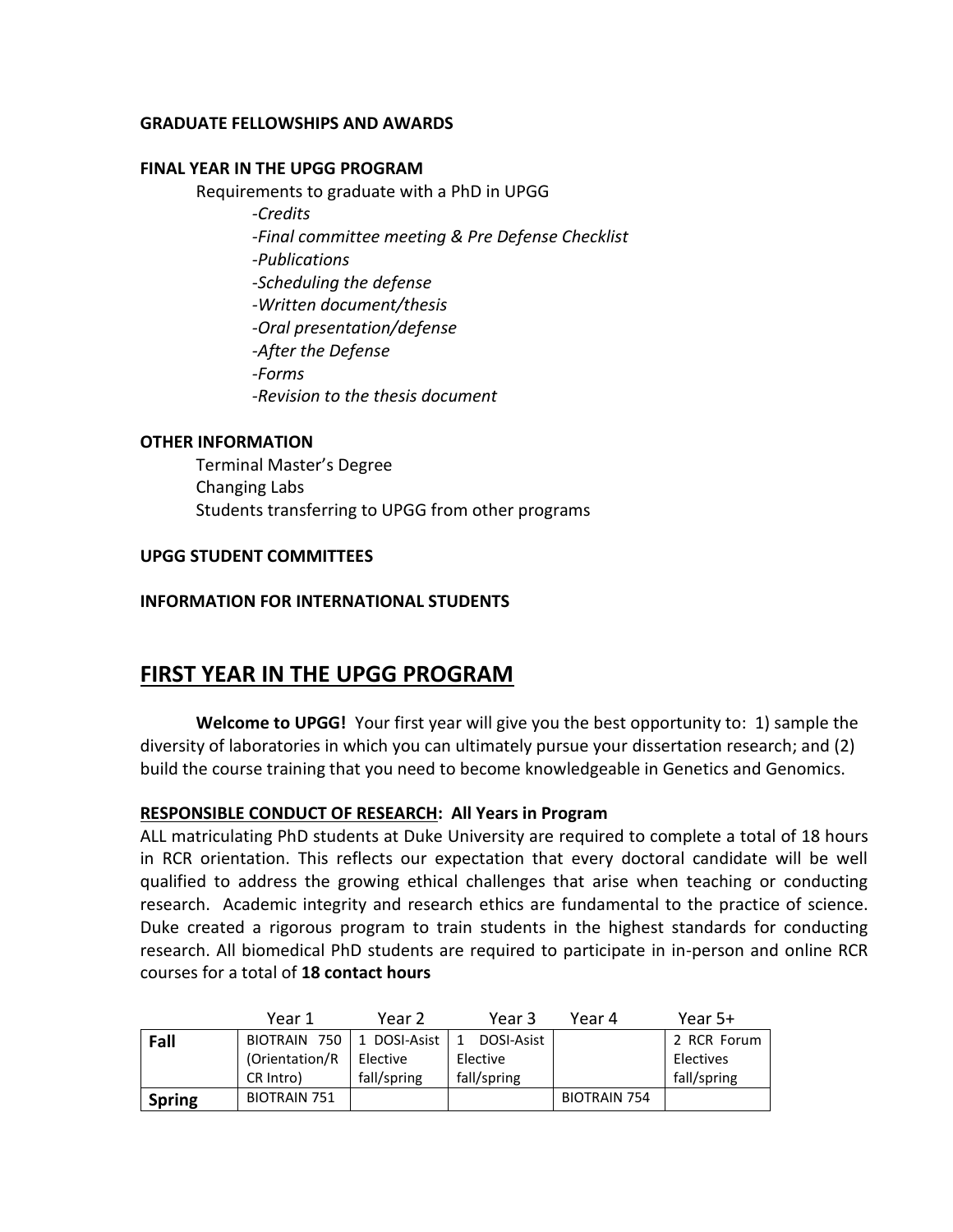**Fall Semester: Introduction to RCR Concepts (BIOTRAIN 750):** This one-day on-site event held in the Trent Semans Center Great Hall is required for all entering 1<sup>st</sup> year Biomedical PhD students during orientation prior to the start of classes in August. Topics of the interactive presentations include: Expectations of a graduate student, Concepts in professionalism, Best practices for choosing a rotation and thesis mentor, Self-awareness and wellness, History of ethics and inherent bias, Data documentation and electronic lab notebooks, Understanding and reporting professional misconduct, and diversity, inclusion, and cultural awareness. Presenters include the Associate Dean for Research training, faculty and students from SoM graduate training programs and departments, the student ombuds, and the Assistant Dean for Graduate and Postdoctoral Diversity and Inclusion. **total RCR credit: 4 hours**

**Spring Semester: The Responsible Scientist I (BIOTRAIN 751):** This course offered in the Spring semester, and required for all 1<sup>st</sup> year students (Fall '20 matriculants or later), utilizes online lectures/modules, in-person lectures and small group discussions, and focuses on RCR and R&R topics for early-stage graduate students. Topics of this course include: understanding your research area, developing a research hypothesis, and designing your research study, as well as research misconduct, mentorship, conflict of interest, policies surrounding the use of human and animal subjects, and data acquisition and laboratory tools. Each topic is accompanied by a short assessment to evaluate learning mastery. Bi-monthly small group sessions centered on expanding the online/lecture material through discussion questions and case studies build community and encourage continual embedded dialogue about best practices in RCR and R&R. Small groups are led by training faculty representing each of the PhD training programs and departments, with teaching assistance from senior graduate students and postdoctoral fellows. **total RCR and R&R credit: 4 hours**

**Online modules/self-paced mastery of RCR and R&R:** DOSI-ASIST offers a selection of vetted RCR and R&R training modules through the Duke Learning Management System (DLMS). In Years 2 and 3, students are required to annually take one 60-minute online interactive module from a menu of topics, including laboratory notebook tools, execution, management, and documentation of experiments, as well as communication of research. Each module is accompanied by an assessment. **1 hour credit per module (total RCR and R&R credit: 2 hours)**

**Spring Semester: The Responsible Scientist II (BIOTRAIN 754):** This course offered in the Spring semester, and required for all 4th year students, utilizes online lectures/modules, in-person lectures, and small group discussions, and focuses on RCR and R&R topics for advanced graduate students. Topics of this course include: data provenance and recordkeeping, data/resource ownership and sharing, research misconduct, mentorship, responsible authorship, publication, and peer review. Each topic is accompanied by a short assessment to evaluate learning mastery. Monthly small group sessions centered on expanding the online/lecture material through discussion questions and case studies build community and encourage continual embedded dialogue about best practices in RCR and R&R. Small groups are led by training faculty representing each of the PhD training programs and departments. **total RCR and R&R credit: 4 hours**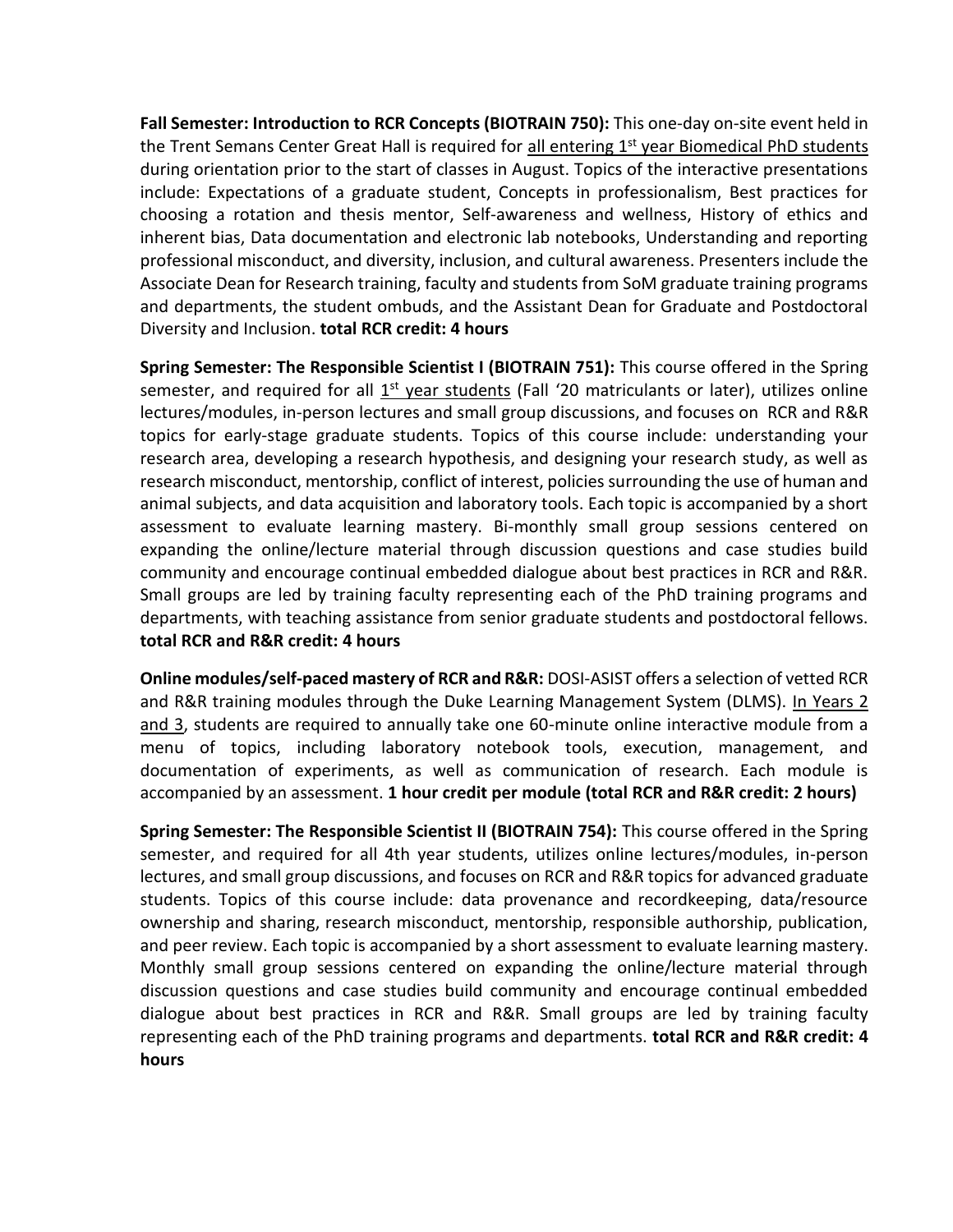**Two 2-hr RCR Forums**: In Years 5+, students are required to participate in two RCR Forums. If a student graduates in Year 5, two forums must be taken in one year. A student planning to graduate in Year 6 may take one forum in Year 5 and the other in Year 6. Each forum is a 1 hr lecture followed by a 1-1.5 hr small group discussion on a variety of topics. Forums are held on campus and are open to all graduate students at Duke, including those from the humanities and social sciences. The topics for the RCR Forums vary and serve as "electives" in RCR training. Topics include copyright vs plagiarism, global bioethics, academic freedom and civil discourse, intellectual property, and communication. Because students from the humanities and social sciences participate in forums, these events provide a broader view of RCR than presented in the 1<sup>st</sup> - 4<sup>th</sup> year RCR courses. 2 hour credit/forum (total RCR and R&R credit: 4 hours)

**The Responsible Scientist Teaching Assistant:** Students in Years 4+ may earn RCR/R&R credit replacing one RCR forum by serving as teaching assistants in BIOTRAIN 751. Participation includes distribution of questions/case studies prior to small group meetings and facilitating discussion with the faculty small group leader. **total RCR and R&R credit: 2 hours**

## **COURSEWORK IN THE FIRST YEAR:**

Most major coursework requirements are pursued and satisfied in Years 1 and 2, except as specified. All UPGG students must take and pass the following:

## **1. UPGEN 778A-F:** *Genetic and Genomic Approaches to the Solution of Biological Problems* (fall semester in year 1 & 2)

This modular course is required in Years 1 and 2 so that 12 modules in total are taken. Six modules are taken per year. At least 8 of the total 12 modules must be from the UPGEN offerings. 4 modules may be taken from the CMB module course offerings to complete the course requirement.

**2**. **UPGEN 701:** *Topics in Genetics and Genomics* (required fall semester year 1)

**3. UPGEN 702:** *Professional development in Genetics and Genomics* (required spring semester year 1)

**4. UPGEN 716:** *Friday student research seminar* (required in years 1 & 2). You will not be required to give a presentation in this course during your first year, but will listen to more senior UPGG students and provide critiques on their presentations. Later in your graduate career, you will also give presentations.

**5. UPGEN 750:** *Tuesday seminar* and the *Distinguished Lecture Series* (required for Years 1 & 2).

**6. Electives:** 6-8 credit hours in full-semester courses or mini-courses on any aspect of genetics. Each year the Director of Graduate Studies, Director and administrator will help to determine which courses may be used to fulfill this requirement.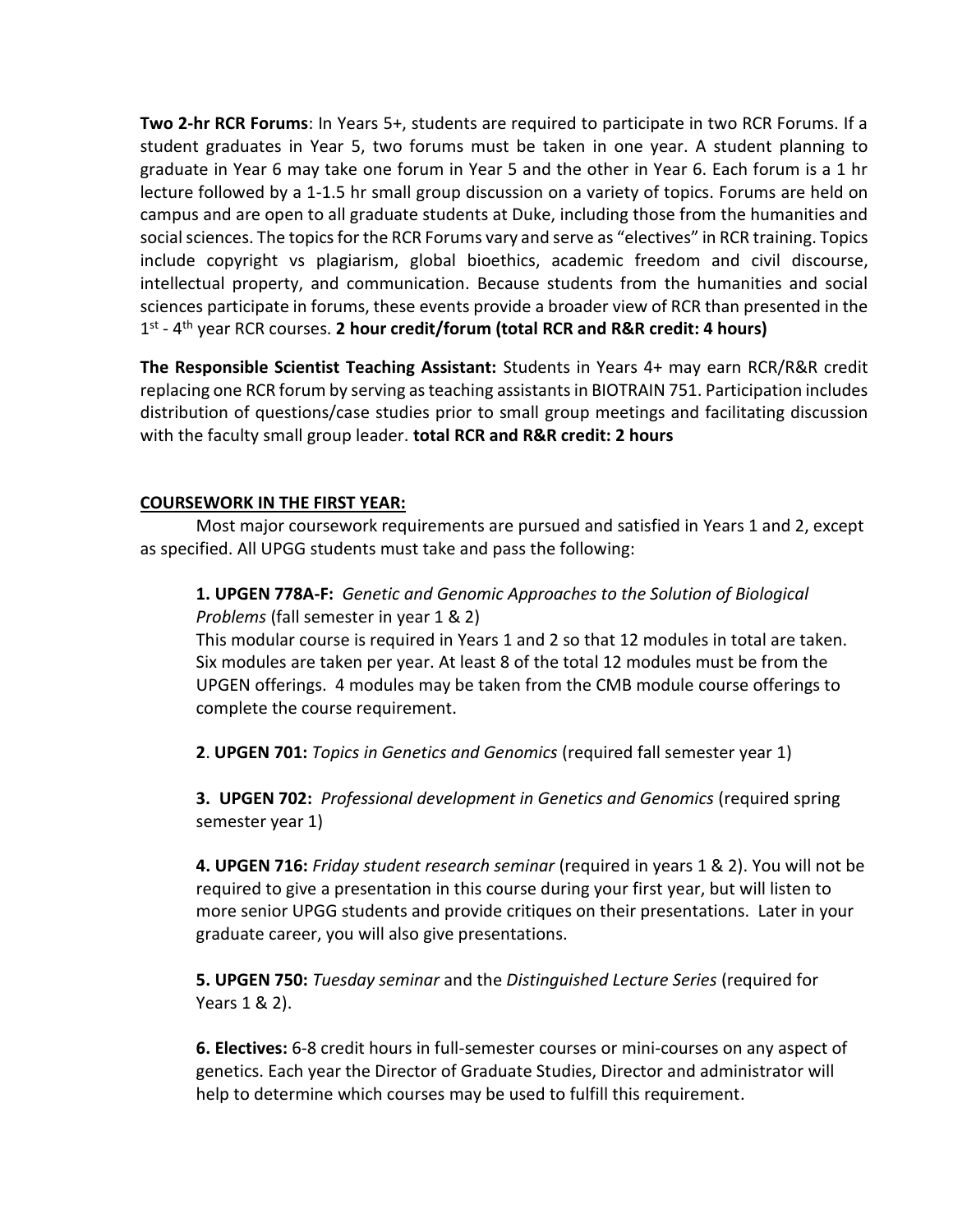\**By the end of the second year, all UPGG students should have a minimum of 24 graded credits. They must earn a B- or higher in classes 1-4 above. The student advisory committee, which is composed of the DGS, Director and Administrator, has the authority to add or waive course requirements on an individual basis. If a student has previous coursework that might allow them to opt out of a required course, they must take the next higher related course in order to complete the UPGG requirement.*

## **REGISTRATION:**

All first year students will meet with the student advisory committee prior to registering for classes for the first year. You will meet again with the advisory committee near the end of the first semester to choose spring semester courses.

To register for courses: You will be automatically registered for "Full Continuation" (CTN) for the fall and spring semesters, but *it is important that you verify this process has actually happened*. If you do not see "CTN" on your fall and spring list of courses, please contact the DGS/DGSA immediately. *If you do not register before the end of the add/drop period, you will be unable to fulfill your requirements*. **EVERY SEMESTER**, registration for Continuation (CTN) will be required, *including manual registration for Full Continuation (CTN) in summer.*

## **RECRUITMENT:**

First year students are important contributors to recruitment of new students. All first years are expected to participate in recruitment weekends held in February. This involves working with the student recruitment committee and the admissions committee to plan recruitment activities, and later acting as host for a recruit.

## **LABORATORY ROTATIONS IN THE FIRST YEAR:**

Purpose of rotations: It is important to take full advantage of these laboratory rotations. They fulfill several purposes by providing: 1) exposure to different types of research and scientific approaches; 2) practical experience that will help in deciding the laboratory in which you will want to pursue your PhD; and 3) provide the lab members and PI with an opportunity to consider a potential 4 to 5-year working relationship.

Choosing rotation labs: Students must perform *at least* **three** different laboratory rotations during the first year, each **8- 10 weeks in duration**. The dates of the rotations are typically aligned with the dates set by the Office of Biomedical Graduate Education. Rotations with faculty members of UPGG are strongly encouraged. Students are encouraged to explore areas of research within UPGG that they may not have considered prior to entering the program. Your classes during the first semester provide an important opportunity to meet different professors and to learn about research topics that might not be on your immediate radar screen. There are over 70 UPGG faculty representing a broad spectrum of rotation experiences. For this reason, rotations outside of UPGG are discouraged. However, if you wish to rotate with a non-UPGG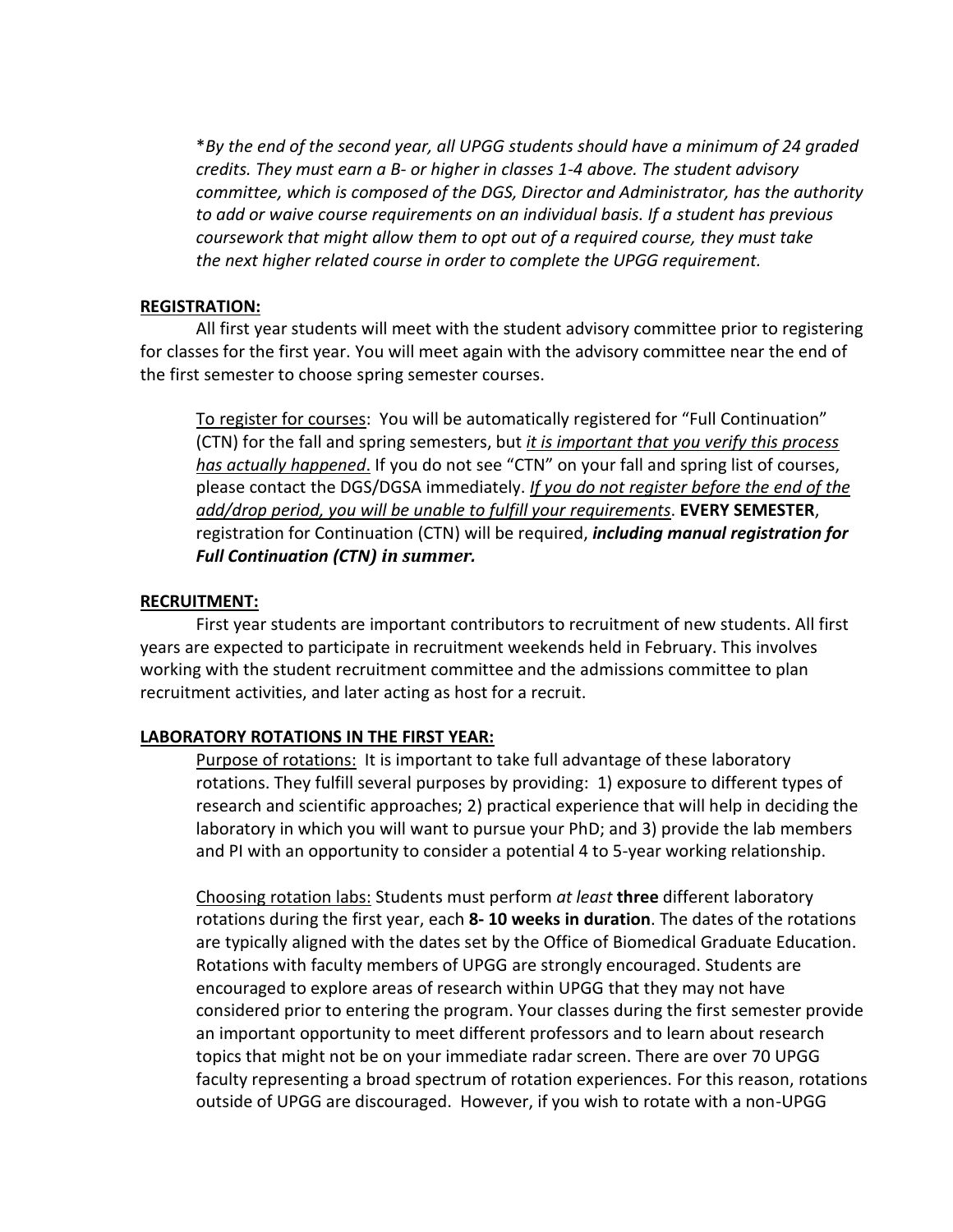member, prior written approval from the DGS is required.

Rotation report: At the end of each laboratory rotation, you and your rotation mentor must submit a rotation evaluation form in T3, documenting the lab in which you performed your rotation and a description of the work you pursued and completed while there. **A Rotation Evaluation Form must be completed by you and the rotation mentor within 2 weeks after completion of each rotation.**

## **THESIS ADVISOR:**

Students choose a thesis advisor after doing 3 or more rotations. This is usually by summer of year one. Students are welcome and encouraged to discuss affiliation choice with the UPGG leadership. In some cases, a student will do 4 or more rotations before choosing an advisor. All students must be affiliated with a lab by September of year 2. Please refer to the website for required paperwork.

## **VACATION POLICY:**

Typically, graduate students can take 12 days of vacation over the course of the calendar year per the Duke Graduate School policy. Regardless of student status (rotation or affiliated) in a lab, the student should request and confirm approval with the advisor when they take vacation. There may be exceptions to the two weeks, but that is at the discretion of the advisor. Any extended period of time away from the program (more than 2 consecutive weeks) needs to be discussed with the DGS and may necessitate a formal leave of absence.

Please see the Duke Graduate School website for more details:

[https://gradschool.duke.edu/sites/default/files/documents/policy\\_graduate\\_student\\_timeoff.p](https://gradschool.duke.edu/sites/default/files/documents/policy_graduate_student_timeoff.pdf) [df](https://gradschool.duke.edu/sites/default/files/documents/policy_graduate_student_timeoff.pdf)

## **CONFERENCE TRAVEL AWARDS:**

Students in their first and second year of training who are presenting a paper or poster at a conference may request a program travel stipend. Students are limited to one stipend per fiscal year (July 1 – June 30). Students must be in good standing with the graduate school and the program in order to be considered for this travel stipend. *Please note-Students on academic probation are not eligible for this award.* To apply for an award, please provide the program coordinator (DGSA) with the following information:

- 1. The name of the meeting and other relevant details (conference dates, location, etc.)
- 2. A copy of the submitted abstract
- 3. Documentation of approval for presentation of paper or poster at the conference

4. A letter of support from your faculty advisor in whose laboratory or group the accepted work was carried out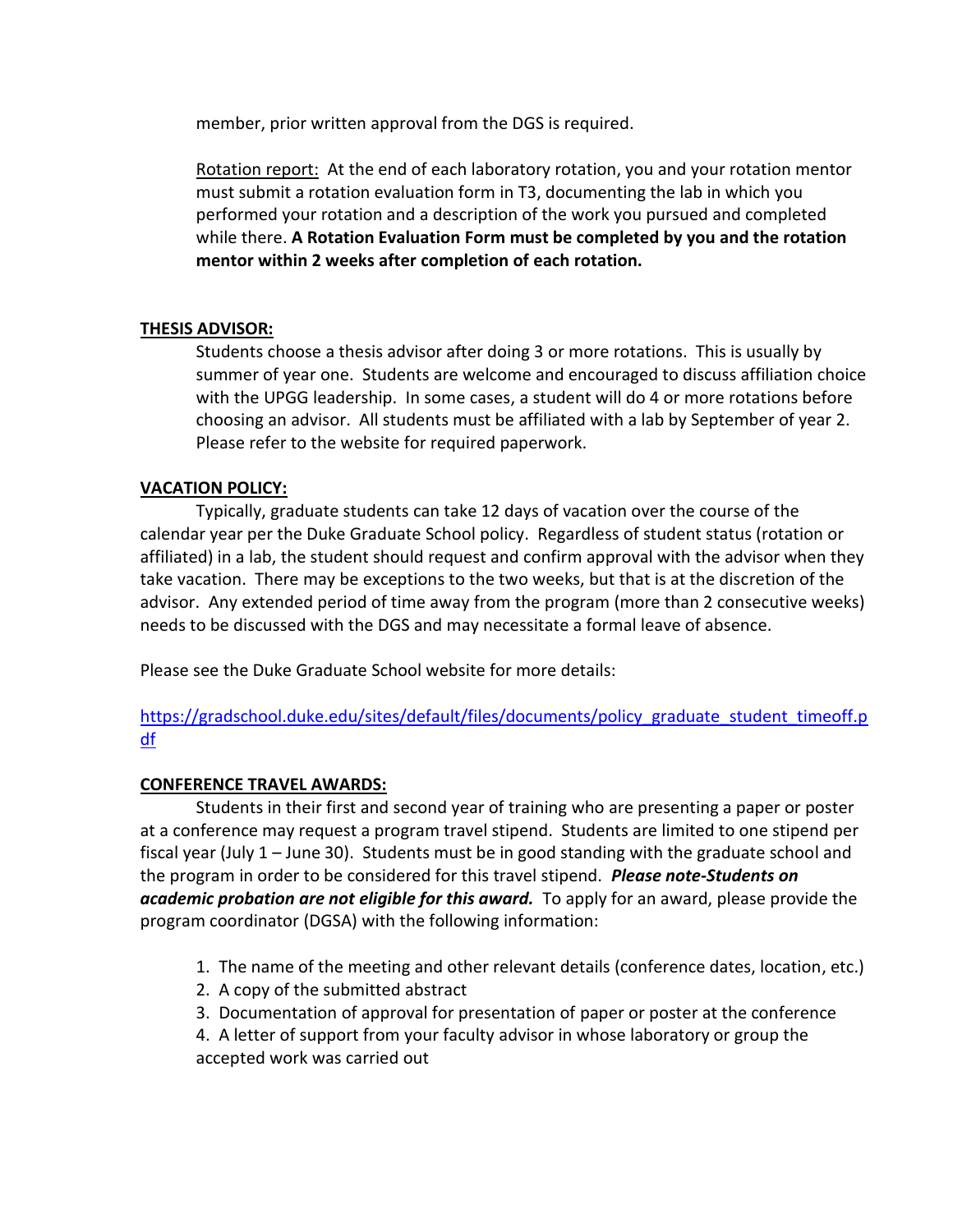The graduate school also offers travel awards for conference and course attendance. However, to qualify, the student must have passed their prelim exam and be in good standing with both the program and the graduate school.

**SUMMER:** Be sure to register for full continuation (CTN) over the summer.

# **SECOND YEAR IN THE UPGG PROGRAM**

During the 2nd year (third and fourth semesters at Duke), UPGG graduate students complete the remaining course requirements. The highlights for this year include:

- Selection of advisor
- Selection of preliminary exam/thesis committee members by December of year 2.
- Pre-prelim committee meeting held before the preliminary exam.
- Preliminary Examination taken between the start of the 4th semester (SPRING, 2nd year) and before the end of the 5th semester (FALL, 3rd year)

## **COURSEWORK:**

*By the end of the 2nd year, every UPGG student should have a minimum of 24 graded credits.* In addition to CTN, second-year students are required to register and enroll in:

- **UPGEN 778**: Genetic and Genomic Approaches to the Solution of Biological Problems (fall semester, 6 modules)
- **BIOTRAIN 720:** Writing Grant Proposals (full semester, fall of year 2) or **Bio 706:** Grant Writing
- **UPGEN 716:** Friday student research seminar. You will be required to give a presentation during year 2 or at the Annual Student Retreat.
- **UPGEN 750:** Tuesday seminars and the Distinguished Lecture Series
- **Elective:** Any elective you choose that is part of the biomedical graduate program offerings. The elective offerings will differ from semester to semester and year to year.

## **RESEARCH:**

It is expected that all second-year PhD students will establish and pursue dissertation-related research in their selected laboratories. This research should be both novel and at least somewhat independent. If you have concerns about your chosen lab, first talk with your advisor. If you are unable to resolve the concerns, then see the DGS. *The selection of a lab for one's PhD research must be discussed with the potential PI/faculty advisor and approved by the Chair and/or Business Manager of the department to which the PI belongs.*

## **FINANCES:**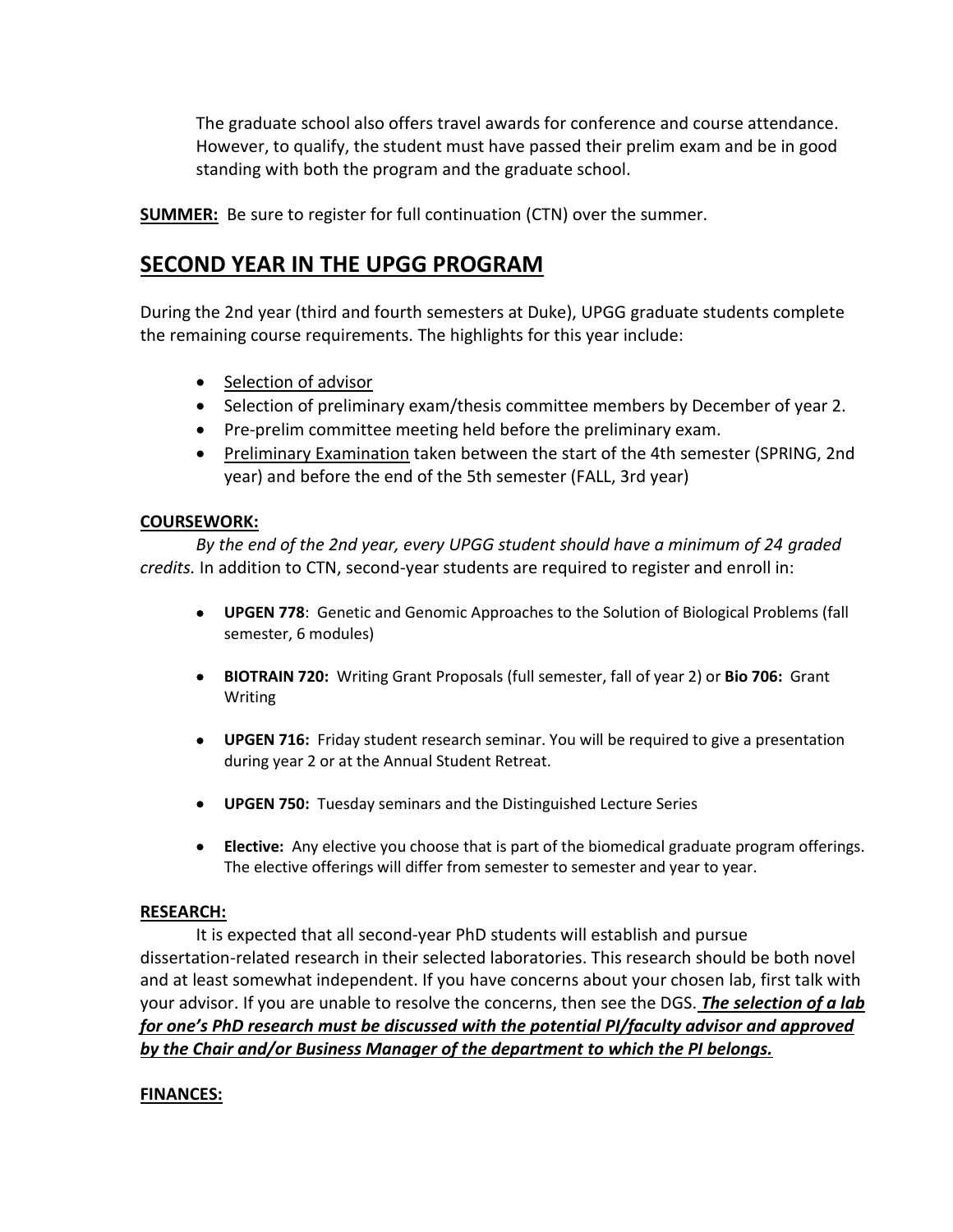For guidance regarding your financial package, including tax guidance, please see: <https://gradschool.duke.edu/financial-support/financial-policies-forms-and-resources>

## *PRE-PRELIM MEETING: (Required)*

Students hold a pre-prelim meeting before the actual preliminary exam meeting. The intent of this meeting is to sort out questions about the specific aims of the preliminary exam proposal. **This meeting should last no more than 1 hour, and the student should provide a 1 or 2-page written synopsis of their specific aims for the research proposal and an updated CV.** The student may also wish to present a PowerPoint presentation (15-20 minutes long) outlining the proposal, but this should NOT be an exhaustive seminar. The preprelim will enable your committee to see a first draft of your ideas and offer suggestions and comments on the general concept of the proposal. The committee will not "grill" you at this meeting. This is a friendly meeting/discussion. The intent is for the group to offer suggestions about the specific aims to help focus the proposal and to identify areas of knowledge for which the student should enhance before the actual prelim exam. Once the general outline is approved, students should begin preparing the document*.*

*UPGG does ask students to submit a one-page summary and the pre-prelim meeting form (located on the UPGG website under "Commonly Used Forms") to the program coordinator at the conclusion of the meeting.*

\*Please note - There is absolutely no expectation on behalf of the program or the faculty that the committee should be provided with refreshments at this meeting, nor at the prelim exam/subsequent thesis committee meetings. Students need only be focused on/prepared with their presentation.

## **PRELIMINARY EXAM:**

**Choosing the Committee**: Second year students must select a preliminary exam/thesis committee. Specific rules on the content of the committee (e.g., number of UPGG faculty) are covered in the section entitled "DEGREE TRACKS". You will need to select a minimum of four faculty members, including your advisor. All of these faculty can be UPGG faculty. The selection of the "minor area" member merely represents the faculty member whose research expertise overlaps the least with the prelim/thesis project area. Please note that the minor area faculty cannot also be the chair of the committee. Students may wish to include one committee member who is not part of the UPGG program, or Duke. In such cases, a CV and other materials from the external faculty will need to be provided to the DGSA in order to formally add them to the committee. A student's preliminary exam committee may be different than the thesis committee if the project warrants addition or exclusion of certain faculty members based on expertise or development of the project. However, please note that any committee changes must be approved by the Graduate School. Committee change forms are submitted through the program coordinator.

Preliminary exam/thesis committees must be chosen by **December** of the 2<sub>nd</sub> year (the third semester in the program) in order meet Graduate School deadlines that will permit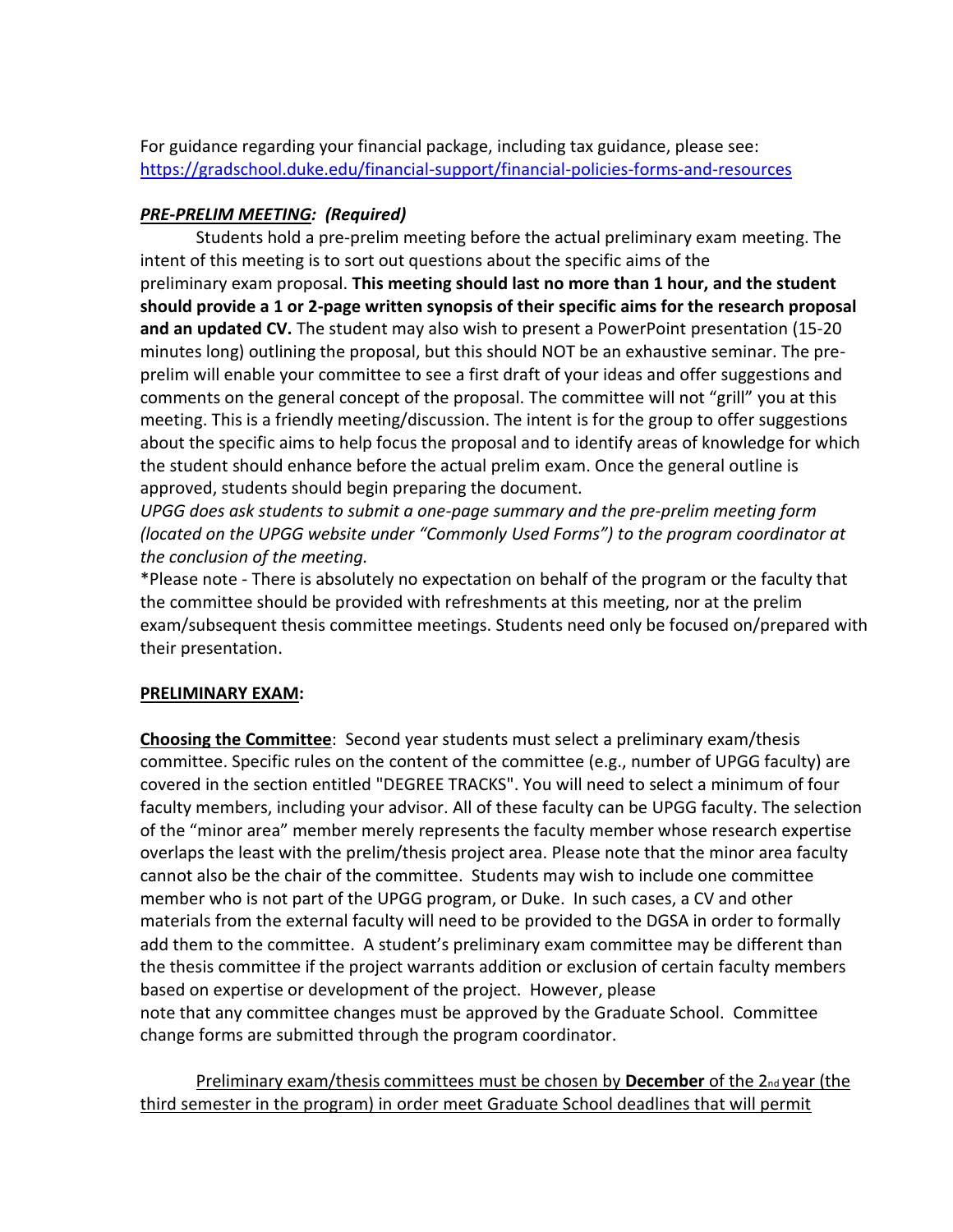prelims to be held starting in January of the fourth semester. UPGG requires that students take preliminary exams **during the second semester of the 2**<sup>nd</sup> **year and no later than the end of the first semester of the 3**<sup>rd</sup> **year**. Exceptions should be justified by the student in writing and will require approval by the DGS and the Graduate School.

Timing of Prelim: The **preliminary exam** should be taken between the start of the fourth semester (spring of the 2nd year) and no later than end of the fifth semester (fall of the 3rd year) in graduate school. The exam must be registered in the T3 system (the student should work with the program DGSA to ensure this). The exam must be taken between the first and last class days of the semester, and not between semesters. It is important then to have one's committee selected by December of the 2<sub>nd</sub> year (third semester) and one's prelim date scheduled for some time in the fourth or fifth semester. The preliminary exam consists of a specifically focused written proposal and a general oral exam. Extensive amounts of preliminary data are NOT required.

Purpose of Prelim: A key point for all to remember is that *the preliminary exam is more about the student and less about the document.* The prelim is an important measure of a student's ability to think logically and to exhibit their knowledge gained from coursework and rotations in the  $1<sub>st</sub>$  and  $2<sub>nd</sub>$  years. The examination committee will determine if the student is adequately prepared to advance to PhD candidacy and to embark on novel research under the guidance of the advisor/mentor. *If a student has generated preliminary data from their thesis project at this point, it is considered a bonus, but not an absolute requirement.* During the prelim, the student will be tested on the ability to think clearly and logically, to articulate knowledge of genetics and genomics in a professional and coherent manner, and to present reasonable ways of approaching and investigating various scientific problems and concepts, both in a written and oral context.

Committee Approval Prior to Exam: The Graduate School requires that the Committee Approval form be submitted and approved at least **one month** before the scheduled preliminary exam. Please keep in mind that this process is not instantaneous, so it is important to email your committee composition to the program coordinator at least **two** months before the preliminary exam. To ensure that all students meet the deadlines for committee approval through the Graduate School, **the committee should be selected and the committee approval form submitted by December of the 2nd year (the third semester).** The DGS must be notified if a student is unable to meet the deadline. The DGS will approve the electronic form and submit it to the Graduate School. Preliminary exams ideally occur in person, but if needed, can be conducted virtually. This must be indicated in the T3 milestone entry.

*The Graduate School has declared that there will be no exceptions to this rule, and preliminary examinations held in violation of this policy will be declared invalid and need to be repeated.*

## **WRITTEN DOCUMENT:**

Students are encouraged to begin writing after formation of the committee, as the proposal should be written while simultaneously being productive in the lab. Part of the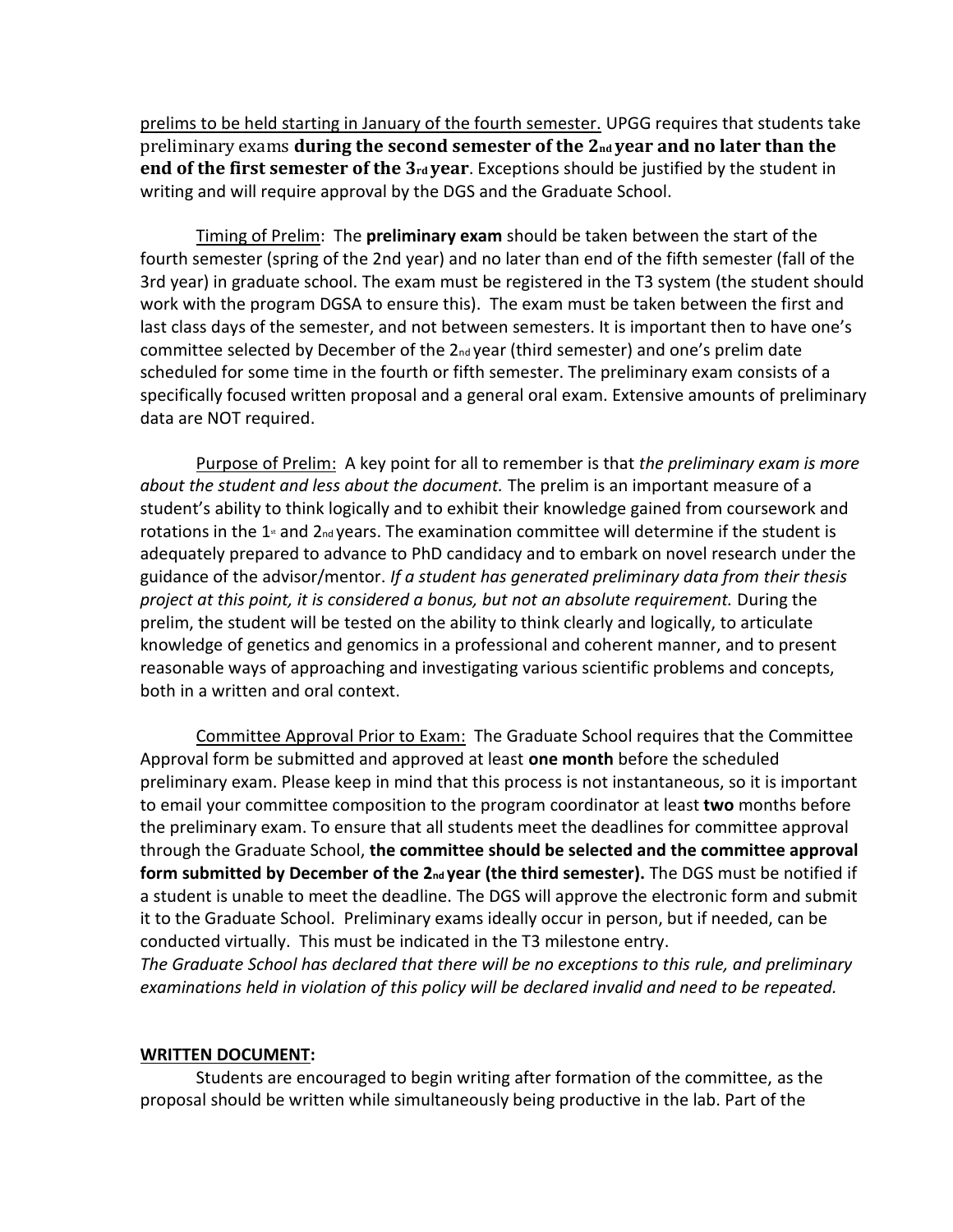learning process is determining how to balance writing while also working at the bench. This often requires working on the document in the evenings and on weekends. Suspending lab work for several weeks to months in order to write one's prelim document is discouraged. The written proposal focused on the topic of the student's thesis research should be handed out to the thesis committee two weeks before the oral exam date. Committee members often serve on up to 25 different prelim and thesis committees, so remember to be courteous and submit the document to T3 **at least 2 weeks before the exam date**.

CONTENT OF PROPOSAL: The written proposal could be in the format of an R01 or NRSA-like NIH grant (10-12 pages long, single spaced, excluding Literature Cited) or an NSF grant proposal (8-12 pages long, single spaced), as appropriate based on the area. As is typical in a research grant proposal, the major content areas could include Specific Aims, Approach (including Significance and Innovation), Research Design and Methods (including Preliminary Data), timeline, and Literature Cited. The purpose of utilizing this format is to give students an opportunity to organize their thoughts in a manner that will have practical ramifications for them throughout their career; specifically, the students will gain experience in the logical, written presentation of their work. Thus, writing style, i.e. the clear and orderly presentation of material as well as adherence to acceptable standards of written English, is a key component of the proposal. All UPGG students are required to take BIOTRAIN 720 (Grant Writing) to gain experience in writing an NIH-style proposal. The written proposal will be the student's own work within the framework of the existing broader project in the PI's lab, but it will no doubt reflect discussion and planning between the student and his or her thesis advisor. The student is encouraged to send drafts of their written proposal to their PI for feedback prior to disseminating the document to the rest of the committee.

## **ORAL DEFENSE:**

The oral portion of the preliminary exam will consist of a presentation (minimum of 30 minutes) by the student, general questions, usually arising from but not limited to the material on the written proposal, and in-depth discussion with the student on the research proposal. The student and advisor should identify a chair for this oral exam.

CHAIR OF THE COMMITTEE: The thesis advisor will be present as an observer but cannot serve as chair or ask leading questions during the oral exam. The thesis advisor will participate in the deliberations regarding the committee's evaluation and recommendations and will also participate in the vote in T3 to determine the decision.

WHAT TO EXPECT AT THE EXAM: Preliminary exam oral sections typically take a few hours. The format of the oral portion is at the discretion of the advisor and committee members and should be established at the pre-prelim meeting or at the start of the preliminary exam. A typical format starts with a brief presentation (15 minutes) by the student of the proposed research, perhaps including visual aids. The committee will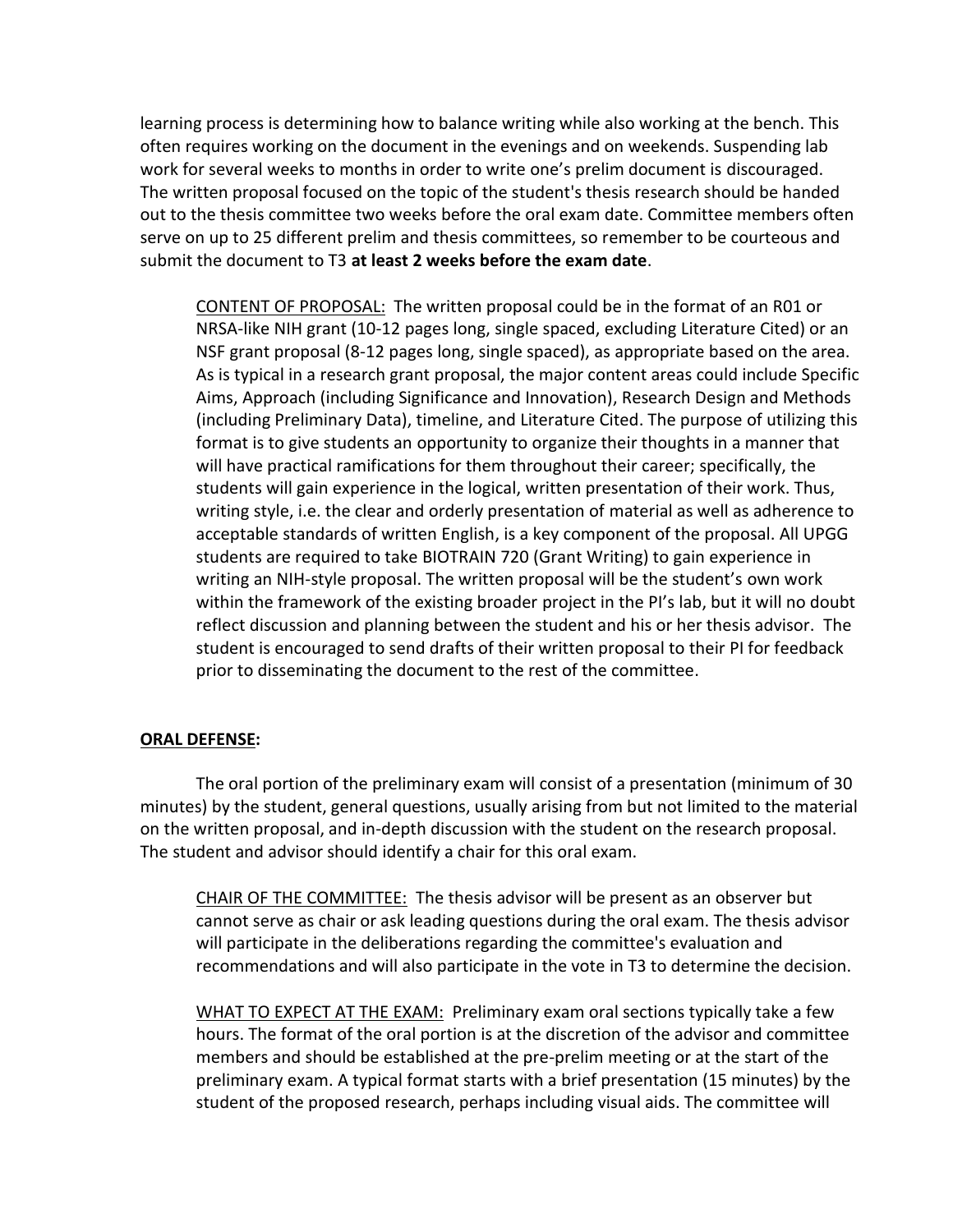then ask questions both related to the proposed work and questions of which you should be knowledgeable as a scholar in your chosen field of study. The preliminary exam is an important measure of a student's ability to think logically and to exhibit knowledge gained from coursework and rotations in the  $1_{st}$  and  $2_{nd}$  years. Its ultimate purpose is to define the limits of understanding of the student, so do not panic if you do not know the answers to some of the questions asked. While sometimes perceived as stressful, these exams are intended to be constructive, in that areas of strength are highlighted and areas of weakness are identified so that they can be remedied. The examination committee will determine if the student is adequately prepared to advance to PhD candidacy and to embark on novel research under the guidance of the advisor/mentor. The student should expect to leave the room at both the beginning and end of the exam.

WHAT TO EXPECT AFTER THE EXAM: After the exam, each committee member will evaluate the student in the T3 system with respect to several important concepts and skills. The student will be able to view the average scores from the committee and identify areas of both strengths and weaknesses.

CHANGES TO THE DOCUMENT: Should the thesis committee decide that modifications of the written proposal are required, the student should seek editing assistance from the thesis advisor, thesis committee members, and/or other appropriate personnel (e.g., more experienced students, post-doctoral fellows, etc.).

At the end of the prelim, the committee will complete the official assessment/progress form in T3 to offer feedback on the student's written and oral abilities and aims and scope of the proposed research. Similarly, at subsequent committee meetings, the committee will also provide feedback via T3. The student and advisor should meet privately to discuss the comments from the committee and determine an action plan for the coming year. Within one week after the meeting, this evaluation form should be submitted.

## **GRADUATE SCHOOL FELLOWSHIPS AND AWARDS:**

The graduate school offers many fellowship and awards to continuing graduate students. Use the link to find details on funding opportunities. Please follow the application directions found on the website. <https://gradschool.duke.edu/financial-support/find-funding>

## **\*\*Pay careful attention to the application requirements\*\***

- 1. Some of these awards require a letter or approval by the DGS. Thus, all students who would like to apply to a particular award must request that they be nominated or have a letter of support no less than 1 week prior to the deadline for the particular fellowship.
- 2. In some cases, the program is limited to the number of individuals that we can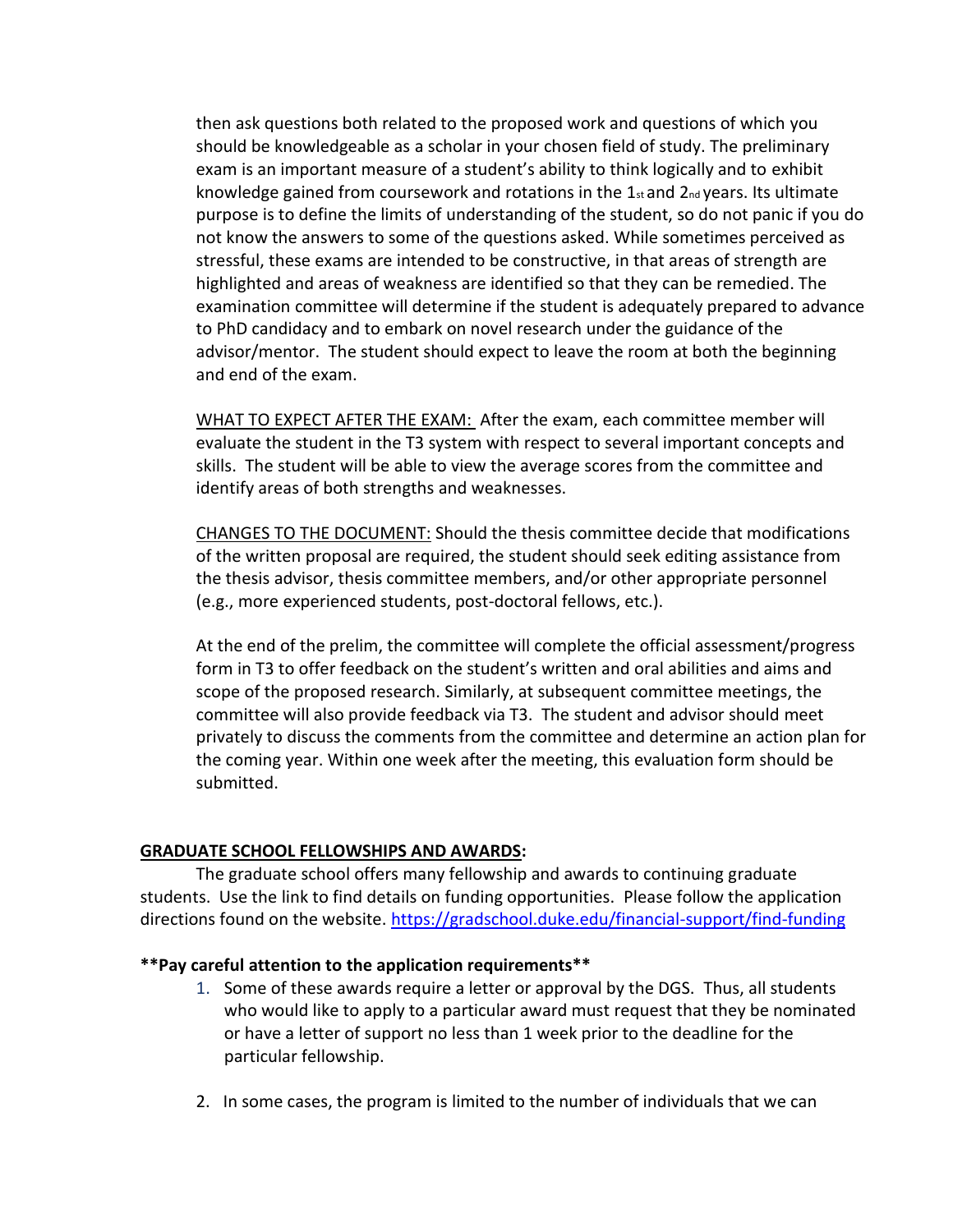nominate for a particular award. In those instances, the priority will be given to the student who has requested to be nominated first, as long as that student meets the eligibility criteria.

Feel free to contact the program DGS or coordinator with any questions about the fellowships.

## **SUMMER:**

Be sure to register for full continuation (CTN) over the summer if in the UPGG Track.

## **THIRD AND SUCCESSIVE YEARS IN THE UPGG PROGRAM**

Graduate students who enrolled through the UPGG program will focus on pursuing research in the third and succeeding years. *All students must complete the preliminary examination by the end of the fifth semester* (FALL OF THE THIRD YEAR).

- RCR REQUIREMENT: Remember to register for and complete the mandatory 3rd year RCR training.
- **COURSES**: Although students past the second year are not required to register for UPGEN 716 (the Friday student research seminar) and UPGEN 750 (which includes attendance at Tuesday seminars and the Distinguished Lecture Series), they are expected to attend and participate in these regularly. All students must continue to register for CTN.
- **FINANCES:** When starting your third year, you will change from "non-comp" payroll to faculty staff payroll. A letter will be sent to you, your advisor and your departmental payroll representative. Please contact your departmental business manager to discuss and learn about your payroll status. You are free to consult with the UPGG Program Coordinator to verify that you are being paid properly.
- **RESEARCH**: After passing the prelim, the student's priority is performing high-quality research and being productive at the lab bench. Becoming an excellent scientist requires focus, motivation, determination and resilience, but most of all, it requires time and commitment to the lab and the research project. Labs usually are funded by multiple agencies or funding sources that demand accountability for the money given to support salaries, stipends, and research activities. This accountability extends from the P.I. to *every member of the lab, including students*. Thus, UPGG students are expected to be productive and to contribute scientifically to their lab group and more broadly to the respective research areas/fields. Expectations of the advisor should be discussed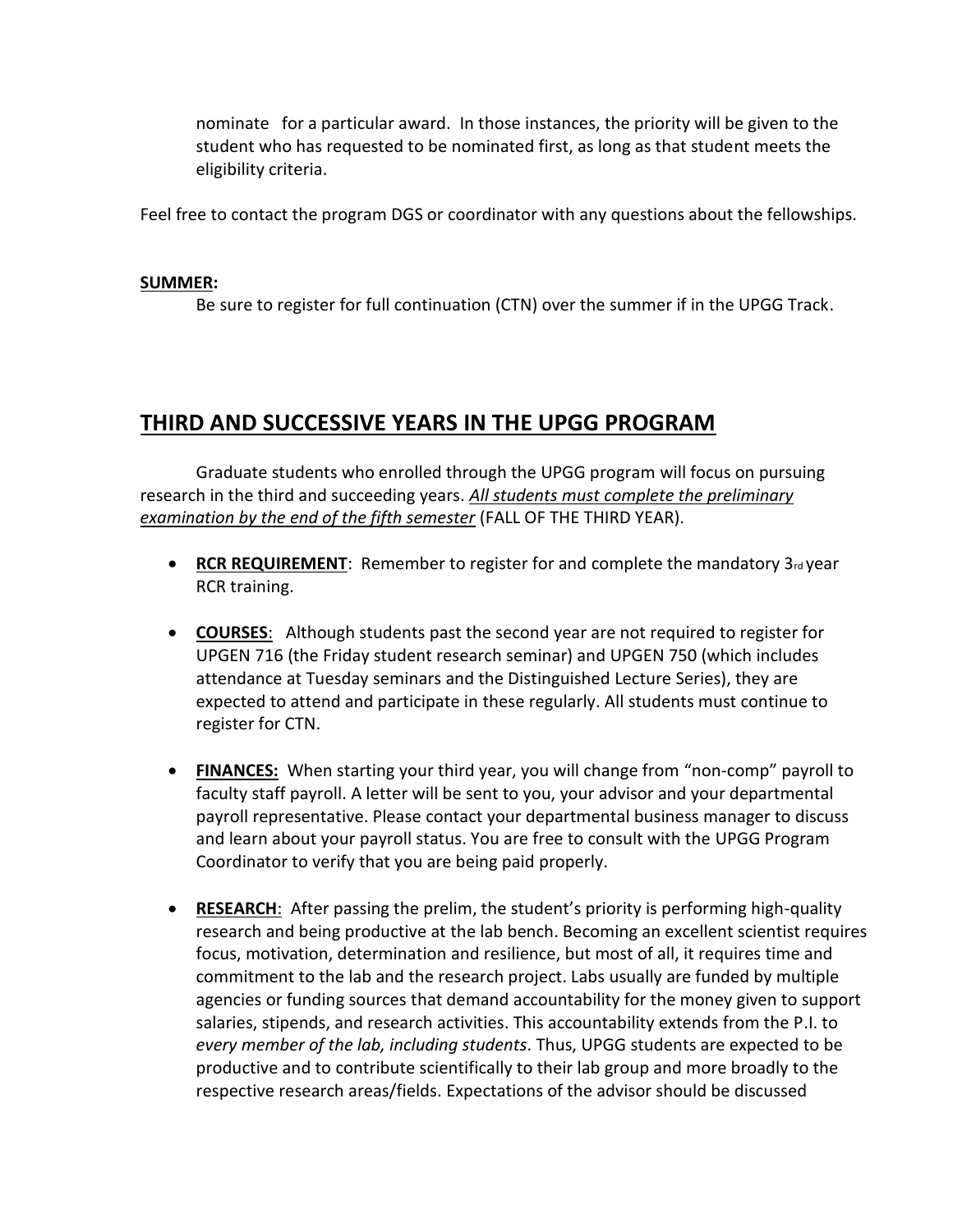regularly so that the student is aware whether they are meeting expectations. This can also be delineated in the student-mentor compact (see the section on annual committee meetings).

- **CONFERENCE TRAVEL AWARDS**: Any graduate student enrolled in a Ph.D. granting program who has passed all parts of the preliminary exams and is actively participating in a conference (i.e., presenting a paper or poster, or leading a discussion) is eligible for the grad school conference travel award. Students are limited to one conference travel fellowship per fiscal year (July 1-June 30). Students attending conferences during the academic year must be registered at the time of the conference. For summer conferences, students must be registered for the upcoming fall semester and also must have been registered for the previous spring semester. No exceptions will be made. *Terms of the Graduate School Award*: The Graduate School will provide 70% of the cost of registration fees, primary travel, three nights lodging, and meals for four days (up to \$25 a day); the maximum amount to be paid by the Graduate School is \$500. The student's primary department will contribute 30% or a maximum of \$300 toward the award. All remaining expenses will be self-pay or PI funded <https://gradschool.duke.edu/sites/default/files/documents/conftrav.pdf>**All conference travel applications must be signed and submitted through the student's primary department. Please contact the UPGG program coordinator with any questions.**
- **WORKING IN THE LAB AND BEING A GOOD CITIZEN**: When joining a lab, the student is now a vital part of the lab mission and operation. Each student should make a concerted effort to become integrated into the lab workings and to contribute positively to the lab productivity and daily procedures. Students who simply "occupy" a lab – those who give little thought or interest to those around them, an from the lab experience diminish opportunities to grow and mature as a scientist and eventual group leader. Students are encouraged to purposely look for and undertake actions/activities that will benefit the lab operations and establish the student as an exemplary lab citizen. Remember, postdoctoral mentors are quite interested in the lab behaviors exhibited by potential candidates, and these qualities are often included in letters of reference written by PhD mentors.
- **TEACHING/TA OPPORTUNITIES**: TA experience is intended to be a quality educational experience in which the student does actual teaching in addition to other course-related activities, such as creating and/or grading homework, problem sets, exams, or other written assignments. At the end of the TA, the student should submit a one-page (minimum) written summary of her/his activities during the course. For those students who are interested in gaining additional teaching experience beyond the TA, there are a number of teaching options available. Naturally, these experiences require more time and effort and should not detract from the student's research time. **Students are encouraged to discuss teaching objectives with their mentor/advisor and to design a mutually acceptable plan to incorporate training in teaching while simultaneously**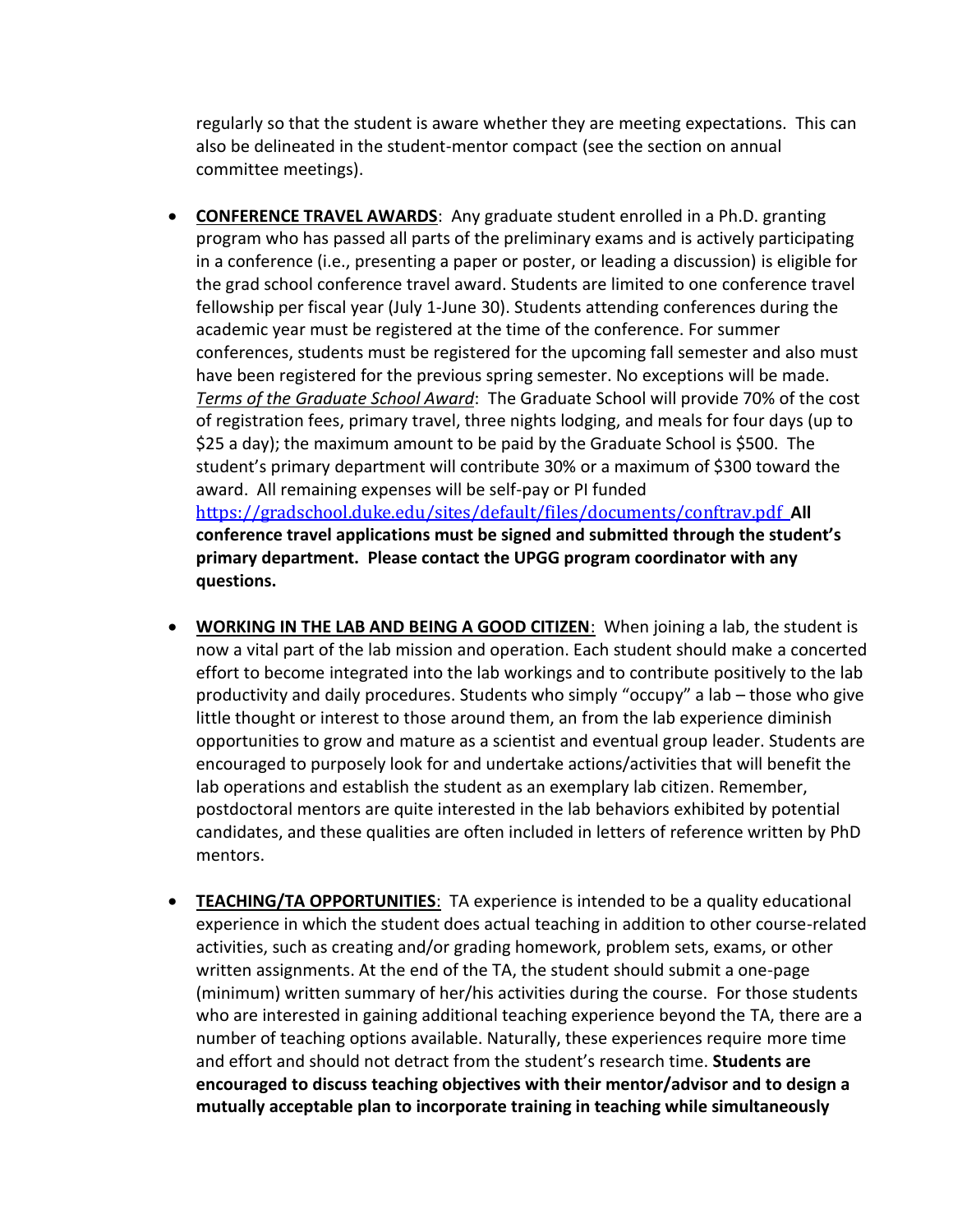**maintaining high research standards and productivity. Be aware that teaching hours during the workday will likely necessitate extra hours in the laboratory at night or on weekends.** Duke University offers more formal training that goes beyond the typical TA experience of grading exams and holding review sessions. In addition, a more involved TA experience is possible in a number of undergraduate introductory labs. Please contact individual instructors for more details about a TA-ship.

- **SUMMER INTERNSHIPS**: The UPGG offers its students an array of internal and external educational experiences. These opportunities may include an externship with private industry partners that provide our student body with a non-academic research experience. While these opportunities can provide valuable training for UPGG students, they require some administrative consideration before they are undertaken, including:
	- 1. The student must first get approval from the advisor for the externship.
	- 2. The student must notify and provide details of the externship to their thesis committee.
	- 3. The student needs to provide the program (UPGG) with a detailed summary of the externship, specifying how the experience will contribute to their area of research and further their PhD degree.
	- 4. Domestic students do not need to be registered for an externship course; **however** international students will need to take a summer externship class because of their visa conditions.
	- 5. If a student wants to continue working in their lab at Duke while working an externship, they must be registered for continuation and pay the tuition remission for that semester.
	- 6. Registered PhD students who continue to work in the lab during summer can work a maximum of **19.9 hours a week** in the externship.

## *It's best to contact the program DGS prior to embarking on an externship opportunity.*

## **ONGOING REQUIREMENTS AND RESOURCES:**

## **ANNUAL COMMITTEE MEETING**:

**Students are responsible for scheduling and holding yearly meetings (September-May) with their thesis committees**. Failure to do so could put a student in jeopardy of making adequate progress to degree and will put a student on program probation. Please see the program coordinator if you have additional questions about the annual meeting requirement. Two to five days prior to the committee meeting, the student should send each committee member a one-to-three-page written summary/progress report that states: the Specific Aims of the project; any changes to the Aims from the previous Aims (as articulated at the prelim or a previous committee meeting); progress made under each aim; and the experimental plan for the coming year. Progress should not simply be a list of experiments that were done, but an interpretation of the data and what it means in the larger context of the project. In addition, all students should submit to the committee an updated CV that contains publications,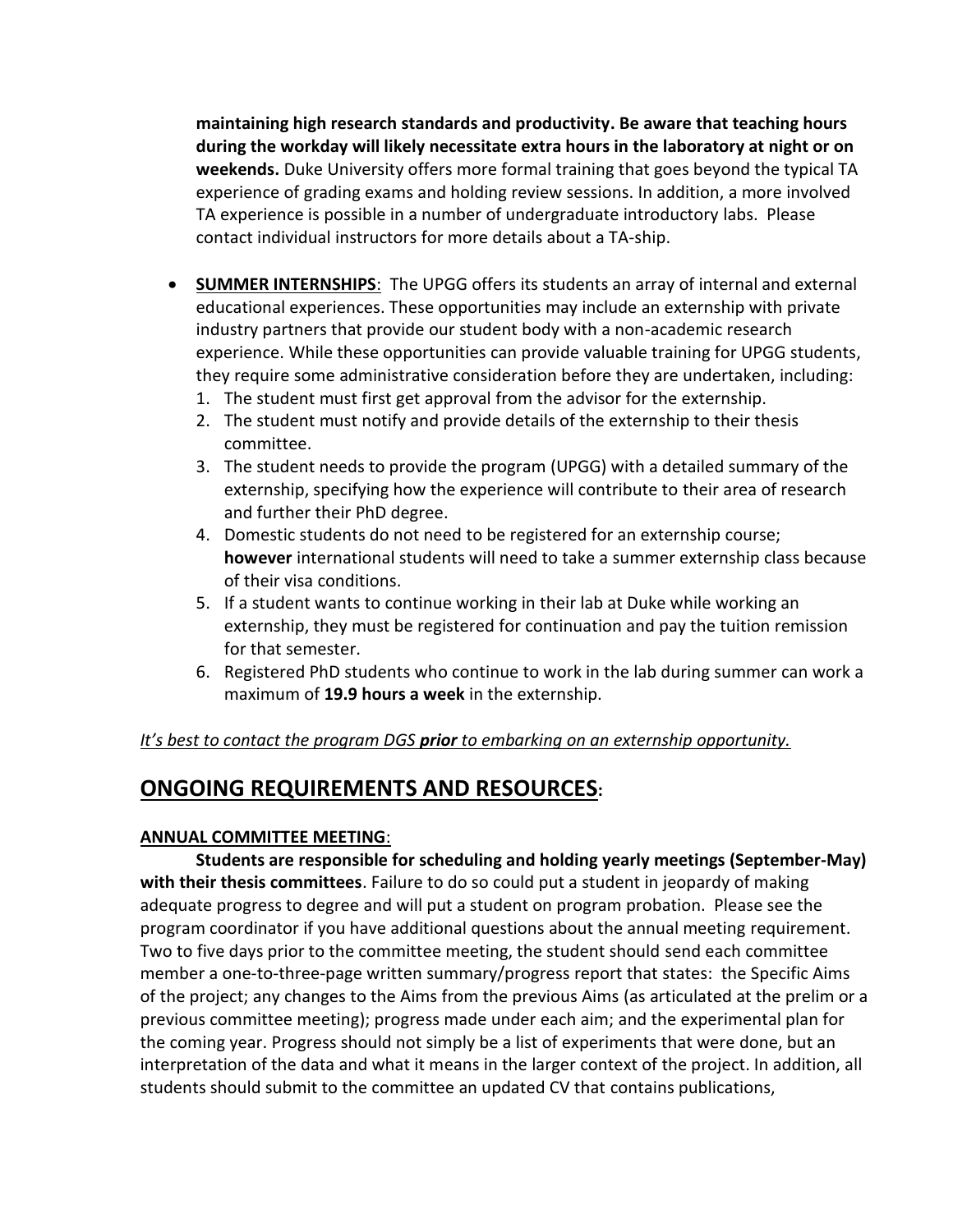presentations at meetings, and other appropriate accomplishments from the past year. All of these things should be provided in T3.

Students should also present their research progress via a PowerPoint presentation (15- 20 minutes), leaving ample time for the committee to ask questions and offer suggestions for future work. Note, the PowerPoint presentation should not be done in lieu of a written document. Within one week after the meeting, a committee report/evaluation form should be submitted in T3. The student and advisor should meet privately to discuss comments from the committee and agree on an action plan for the coming year.

Students should register each annual committee meeting in T3 (please work with the program DGSA). At each meeting, committee members will provide feedback through T3 for the student. Additionally, ahead of the committee meeting, UPGG students are encouraged to upload a completed annual mentor-mentee checklist found here:

<https://upg.duke.edu/students-current-students-resources/commonly-used-forms> Please note that the mentor-mentee checklist requires a discussion with your mentor. If there are any items of concern for the student, in addition to submitting the form, the student is encouraged to reach out to the program DGS.

## **ADVISORY MEETING**:

You are encouraged to meet with both the DGS and Program Coordinator informally at least once per year. This is a good way of getting an "outside perspective" on progress, programmatic issues, and getting some additional career advice. In addition, it allows program leadership to stay abreast of each student's progress and to offer help or advice as needed.

## **ANNUAL UPGG STUDENT RETREAT**:

Students are expected to attend and participate in the yearly retreat, organized by a committee of students and held over a weekend usually in fall at either the beach or the mountains. **The retreat is a privilege extended to the students and is intended to provide the UPGG student community with an opportunity to showcase student research projects and progress, as well as to strengthen scientific and social interactions amongst the group.**

Format of the retreat: The retreat includes several scientific sessions composed of multiple 15-minute talks given by students ranging from all years in the program (with the exception of first year students). Social activities are interspersed among the scientific sessions. The retreat is an excellent opportunity for the first year students to become acquainted with the larger student body and vice versa. The student committee typically will invite three faculty members to attend the retreat. These can be either **new or established** UPGG faculty members with whom the students wish to become more familiar or to have additional interactions.

## **OTHER RESOURCES:**

PREPARING FUTURE FACULTY: This is a part of a national initiative to help prepare students for an academic career. Students must apply to the program as only 25-30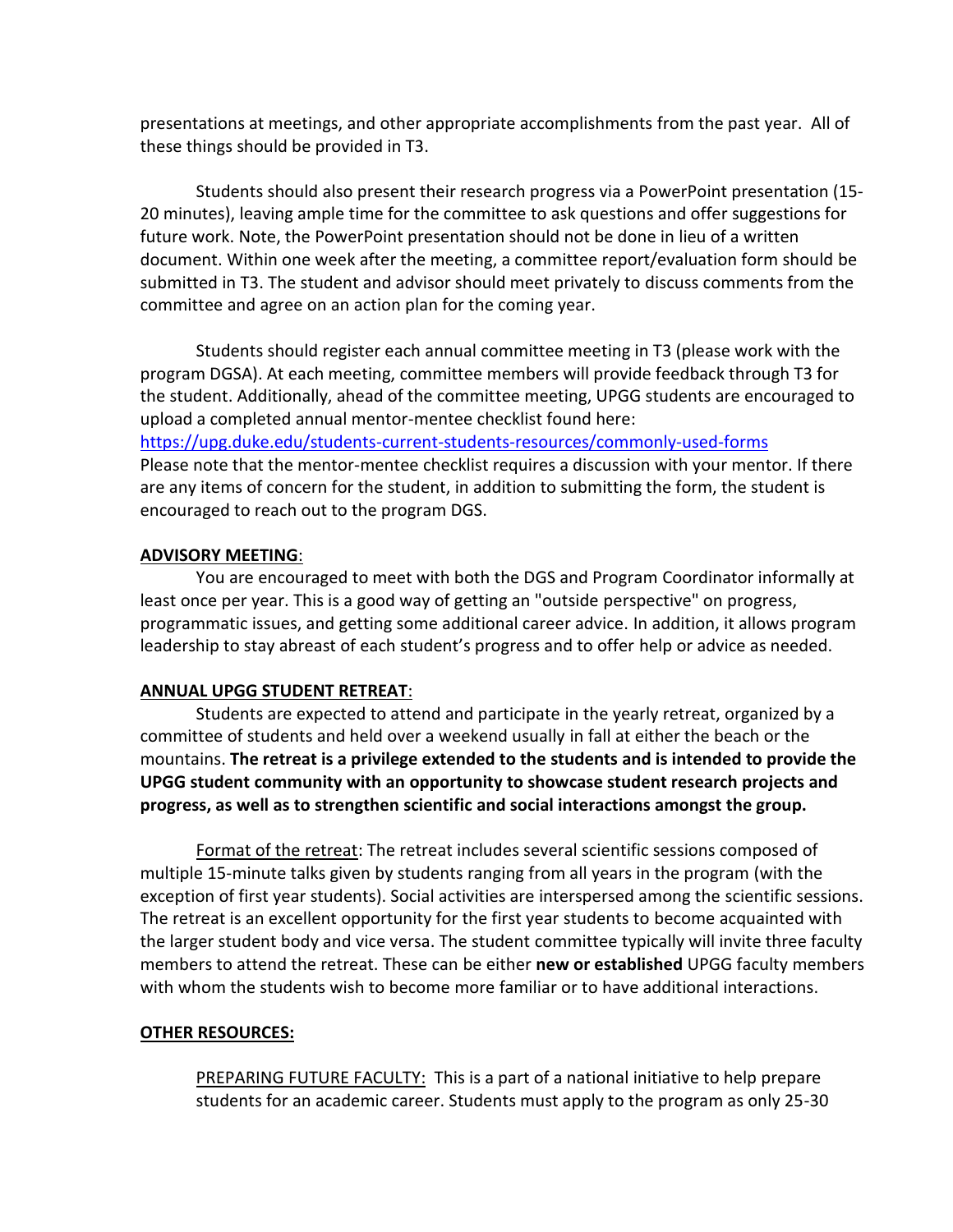fellows are accepted each year and preference is typically given to students who have already taken a teaching class. Requirements include mentorship, site visits, workshop attendance, self-evaluation, and teaching portfolio.

CERTIFICATE IN TEACHING BIOLOGY: This program is part of the Biology Department and has a goal of enhancing professional development for a variety of academic careers. Requirements include mentorship, coursework, practical teaching experience, teaching evaluation, and teaching portfolio.

TEACHING IDEAS WORKSHOPS: These workshops range in topics from active classroom learning to technology in the classroom. They are offered throughout the academic year and usually require advance registration. Pay close attention to emails throughout the year as the program administrator often sends out information about these opportunities.

COURSEWORK**:** There are numerous teaching courses available at Duke. Some are offered only in the spring or fall so plan accordingly.

CERTIFICATE IN COLLEGE TEACHING: This program requires coursework, teaching experience and observation, and an online teaching portfolio.

CENTER FOR SCIENCE EDUCATION: For those students who are interested in engaging the community in science education, the center provides resources and advice for designing and implementing outreach projects.

Duke Graduate School [https://gradschool.duke.edu/professional](https://gradschool.duke.edu/professional-development/programs)[development/programs](https://gradschool.duke.edu/professional-development/programs)

## **PREPARING FOR THE FUTURE:**

It is important to remember that your ultimate goals in graduate school are: 1) to complete an independent and significant body of research, 2) to become a knowledgeable scientist and lab citizen, and 3) to prepare yourself for the next steps in your career. While the first two points should be obvious, the third point is sometimes postponed inappropriately. You should constantly challenge yourself to think of what your desired next steps will be and how best to prepare for them well ahead of time. Defending one's thesis without knowing one's next step/position is an undesired outcome, and is not reflective of the time and effort a student put in for 5 years or of the commitment and training contributed by UPGG faculty and leadership.

For those who choose to follow an academic career path, you should present your research at national and international conferences, which presents an opportunity to meet scientists in your field(s) of interest. Beginning in the  $4<sub>th</sub>$  year, students should take the initiative to identify and contact potential postdoctoral mentors. Setting one's future plan (postdoc, teaching, other career choice) should be done **one year** before the intended graduation time,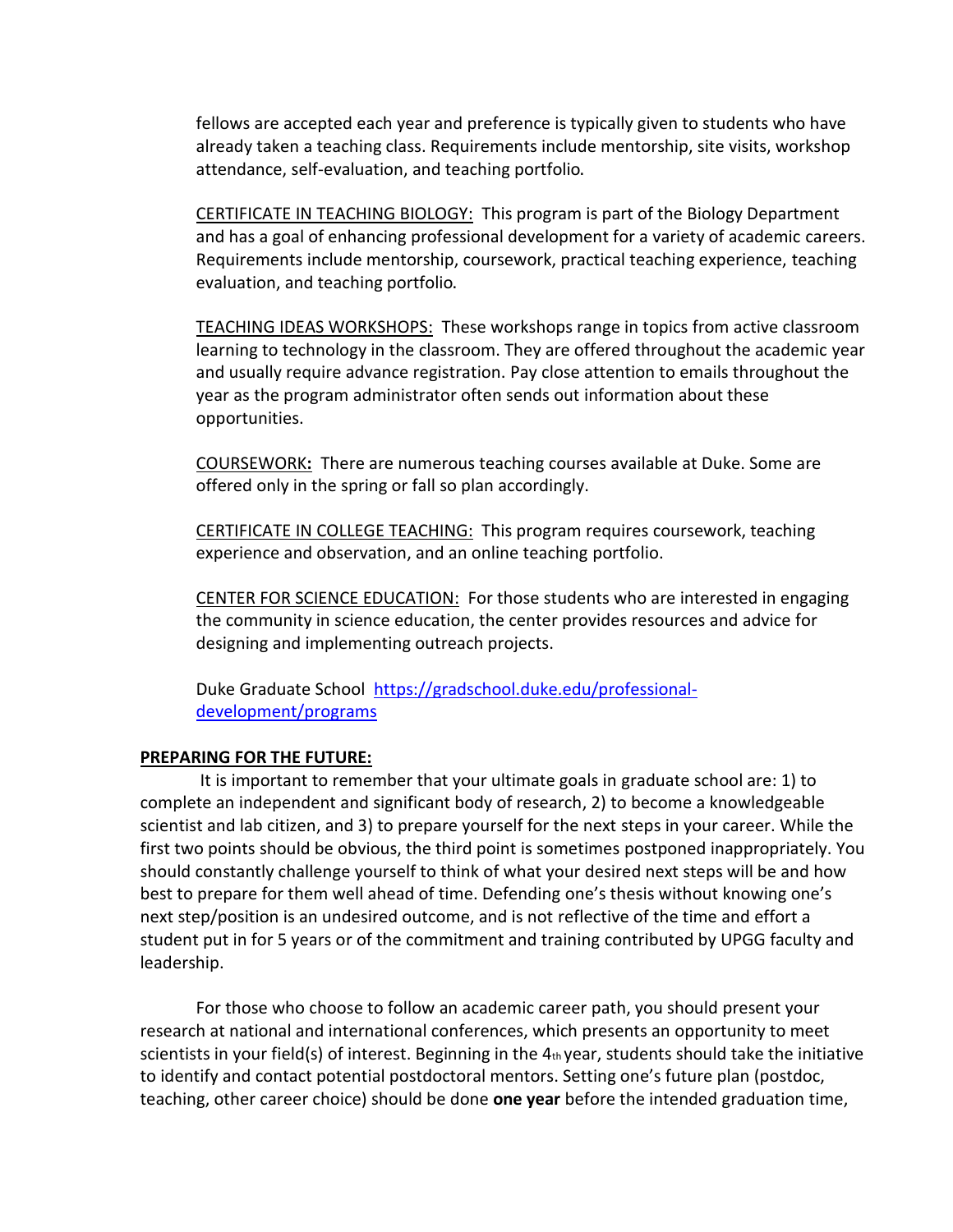hence allowing sufficient time to formulate and develop competitive postdoctoral fellowship proposals (e.g., NIH, NRSA). It is not unreasonable, and is in fact encouraged, to have a postdoctoral position /post-graduation employment lined up 6-9 months prior to graduation. You should talk OFTEN with your PhD advisor, committee members, and the DGS for guidance in both identifying potential postdoctoral opportunities and how best to take advantage of them. The  $4<sub>th</sub>$  year committee meeting is an excellent time and setting to discuss future plans with 4-5 well-established scientists who all have gone through this process themselves. Some of these individuals may be willing to write letters of reference, so establishing a plan sooner rather than later demonstrates a student's longer-term vision (at least for the next 3-4 years).

If you are seeking a career in industry, you should also make many contacts and seriously consider how your research relates to the mission/aims of the industry you seek. Students may find the Duke Career Center <https://studentaffairs.duke.edu/> to be a valuable resource for discussing and developing one's transition from graduate school to the workforce.

# **FINAL YEAR IN THE UPGG PROGRAM**

Most students complete and defend their thesis research between years 5 and 6. The expectation is that most UPGG students will graduate in 5.5 years. The Graduate School rule is that the thesis defense occurs 2-4 years after the preliminary exam. Graduate credits have a time limit; those students still in the program 6 years past the date of the prelim are required to re-enroll in classes. http://gradschool.duke.edu/academics/degree\_reqs/phd\_reqs/index.phptime. This is a Graduate School requirement to which all training programs must adhere. The effective completion of one's PhD work is the oral defense and submission of final dissertation. There are several rules that must be followed well in advance of the defense date, as outlined below:

## **REQUIREMENTS TO GRADUATE WITH A PHD FROM UPGG:**

Credits: Completion of a minimum of 30 credits, with at least 24 graded credits

Final committee meeting: By the start of the  $5<sub>th</sub>$  year, students should have had a final committee meeting in which the committee has evaluated the student's progress and given approval for the student to begin writing the thesis document.

Publications: In order to graduate students must have a minimum of one 1st author manuscript of **original and scholarly** work published (or *in press)* in a peer-reviewed journal. Review articles (even if peer-reviewed) do not count towards this requirement. *The manuscript must be officially accepted and/or in press before the committee can give a student permission to schedule the student thesis defense.* Knowing this requirement, students should aspire to publish before the 5th year and should discuss publications regularly with their advisors. Publications reflect your productivity and make you a strong candidate for the next step in your career.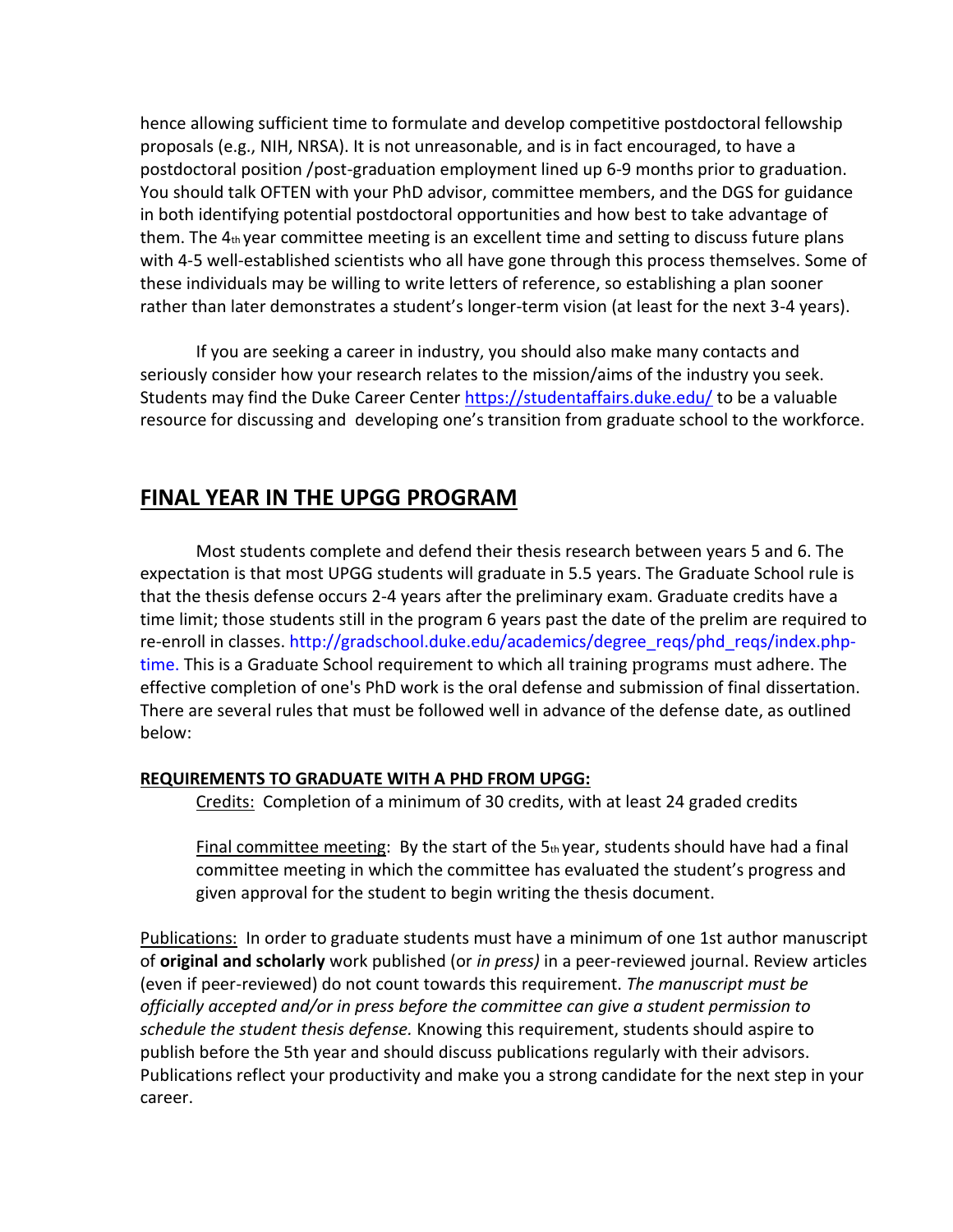In rare circumstances, prolonged manuscript review may potentially inhibit the progress of the student towards their degree. In such extraordinary circumstances, students can apply for an exemption to the publication requirement to their thesis committee.

The student should submit a letter to the chair of the thesis committee requesting a review of the submitted manuscript by the thesis committee. If the thesis committee agrees that the manuscript represents a publishable piece of work, and that the review process is impeding the students' progress towards a degree, then a brief statement from the committee chair describing the thesis committee's findings along with the student's description of the circumstances should be submitted to the Director of Graduate Studies. The UPGG leadership team will review the documents and determine whether an exemption to the publication requirement is warranted.

Committee chair: The thesis advisor *does not* serve as chair of the final examination committee. At least two months before your final exam, your final exam committee must be approved by the Graduate School, even if it is the same committee you had for your prelim. This form (located on the UPGG website under "Commonly Used Forms") is submitted by the Program Coordinator and DGS and approved by the Associate Dean of the Graduate School. As with the preliminary exam, please remember this is not an instantaneous process, so please submit this paperwork an additional month ahead of time.

Required Forms: UPGG requires all students to complete the pre-defense checklist (located on the UPGG website under "Commonly Used Forms"). The form must be signed by the committee chair and the student's advisor, then submitted to the program coordinator the **semester** prior to the defense. The "Intention to Receive Degree" form must be submitted to the Graduate School in January, for the May commencement, in July for September commencement, and in November for December commencement. However, these deadlines can change without warning, so please consult the Graduate School Bulletin. The necessary form is online

[\(https://gradschool.duke.edu/academics/preparing-graduate\)](https://gradschool.duke.edu/academics/preparing-graduate) If you do not graduate at the anticipated time, there is no penalty. However, you must submit a new form for the next commencement date. This form is submitted via the web. \*\* Please, SEND A NOTE OR EMAIL to the UPGG Program Coordinator indicating that you have submitted your commencement form. \*\*

Scheduling the defense: If you are affiliated with UPGG (Track I), please contact the program office two months prior to your dissertation so that we may arrange a time and location for you. The UPGG admin will help with the scheduling your defense and with distributing information about it to UPGG students and faculty. If you have affiliated with a department (Track II), please notify the UPGG program office at least one month prior to your seminar so that we may confirm that all requirements have been met. *At*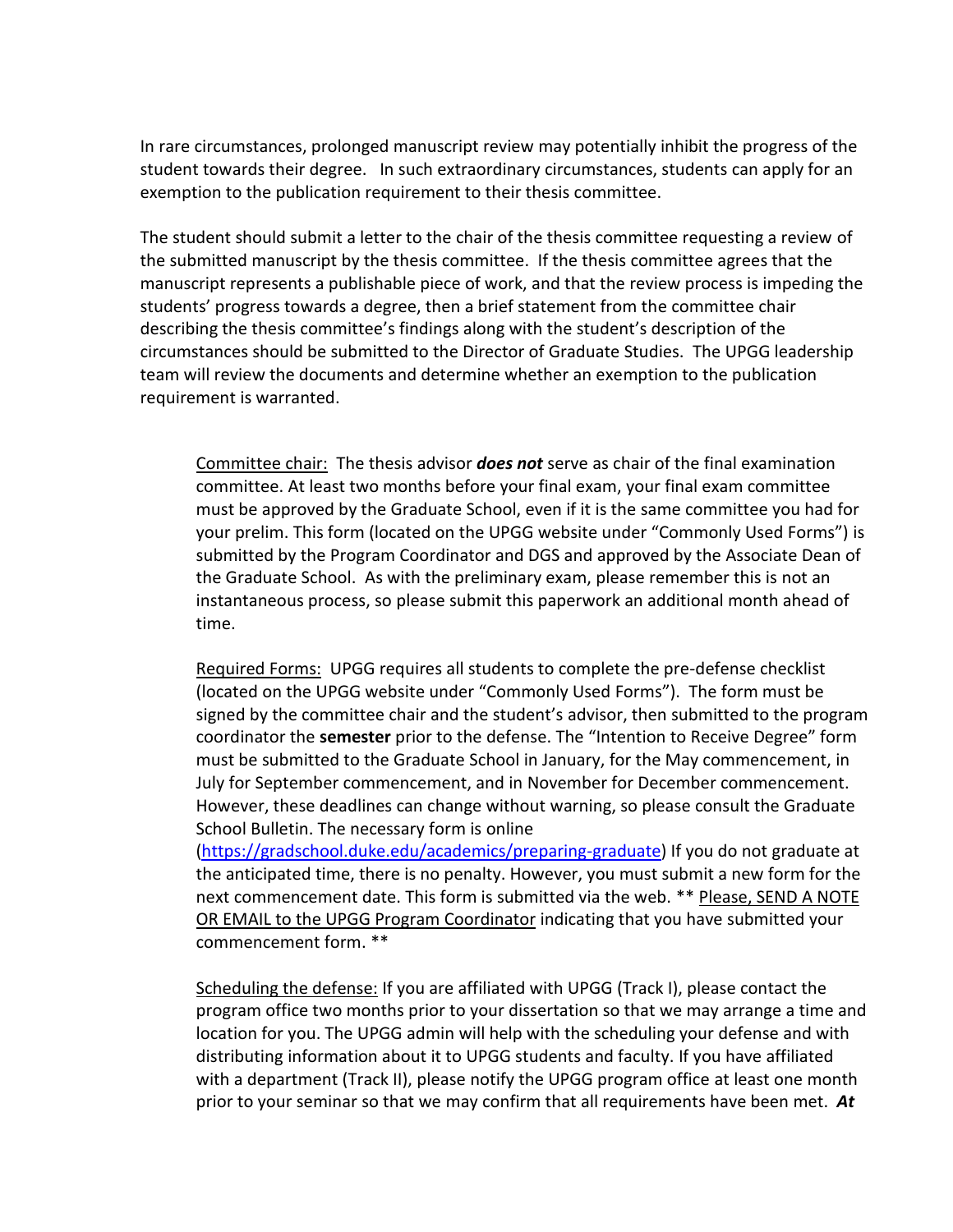*least two weeks before your defense*, you must 1) have your advisor initiate the milestone in T3, 2) confirm your title with DGSA, and 3) upload the electronic copy of your dissertation into T3 and ProQuest.

## **WRITTEN DOCUMENT/THESIS:**

Students are required to give committee members a complete draft of the dissertation **three weeks ahead of the defense date**. This allows the committee members enough time to read the entire dissertation and to contact you with major changes to the document that can be addressed in a revised document before the defense. Ensure that the dissertation is submitted to the advisor and committee for comments, and then to both T3 and Pro Quest electronically before the defense. Some revisions may occur afterwards but it will save you time if you have some of these changes in hand before the defense so that revisions can be easily attended to in the week between the defense and re-submission of the revised document. Bear in mind that proper planning can alleviate much of the stress that inevitably leads up to the thesis defense. Format of document: The Graduate School has a booklet called "Guide for the Preparation of Theses and Dissertations" [https://gradschool.duke.edu/academics/theses-and](https://gradschool.duke.edu/academics/theses-and-dissertations)[dissertations](https://gradschool.duke.edu/academics/theses-and-dissertations) which sets forth requirements concerning the dissertation format (page layout, type style, footnotes, etc.), submitting the dissertation for preliminary approval, binding, copyright procedures, etc. \*\*In addition, UPGG leadership has requirements and expectations for the content of the written thesis document. The general outline is as follows:

Chapter 1: Introduction. This should include background information that is relevant to the subsequent data chapters. In general, it should define the research area, the research problem, the gap in knowledge, and summarize the main points of the thesis.

Chapters 2+: Data. These chapters should describe the distinct studies that make up the body of thesis research. These chapters are often from published papers. While the published document can provide a framework for the chapter, the student should ensure that figures follow the formatting and numbering of the thesis. In addition, sufficient background, justification, and experimental detail that might not be included in a published paper should be included in the thesis chapter(s) so that committee members can thoroughly evaluate the work.

The title pages of the chapters that are linked to published papers should indicate the publication somewhere on the page. Doing so highlights that the work was reviewed and deemed acceptable by the scientific community and also highlights other coworkers who might have contributed to the study. Since the thesis is an evaluation of a student's body of research, it is important for a student to emphasize in the thesis chapters the work s/he did herself versus that done by collaborators.

*An example of a chapter title page that includes published data is provided below:*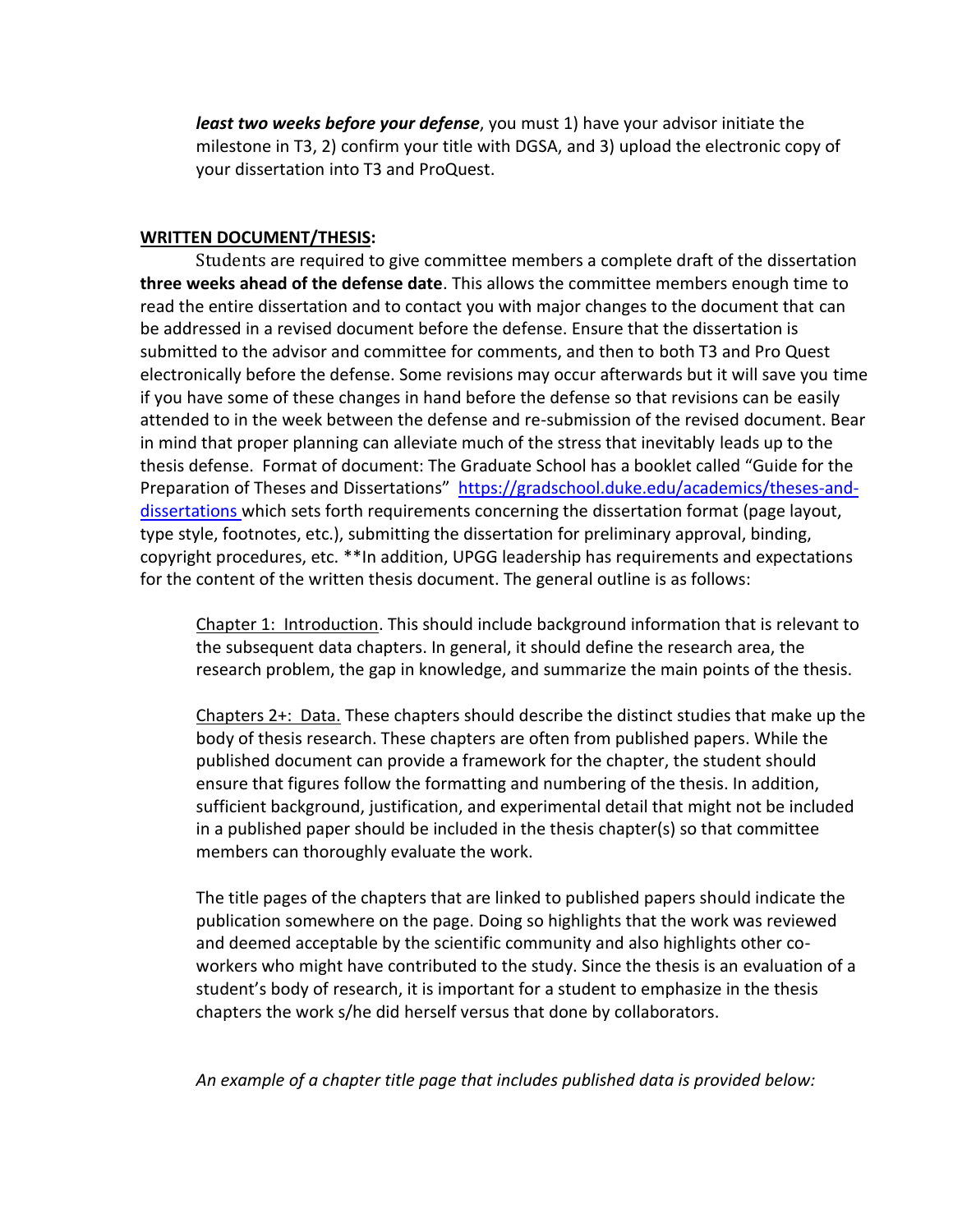## **Chapter 2: Analysis of Centromeric Activity in Robertsonian Translocations: Implications for a Functional Acrocentric Hierarchy**

*Chapter 2 was modified from a manuscript (of the same title) published in Chromosoma 103: 459-467 (1994). The authors were Beth A Sullivan, Daynna J Wolff, and Stuart Schwartz.*

Last chapter: Discussion and Future Directions. **The last chapter of the thesis document is not to be an afterthought, and in fact, is one of the most important chapters of the entire thesis.** The Discussion/Future Directions chapter is the place in which the student puts their thesis work in a broader biological/medical/translational context and expands on the future possibilities for the work. This chapter should easily be more than 10 pages (double-spaced) and should reflect the imprint of the student's own thoughts. What are the implications of your work to your specific field and more importantly, to biology in general? How have you contributed a vertical step in knowledge to the field? If you could stay in the lab for 5 more years, describe the next experiments you would do. What would be the predicted results of those experiments, what would they mean, and in which direction could that then lead the project?

## **ORAL PRESENTATION/DEFENSE:**

All UPGG students are required to give a dissertation seminar. This seminar is open to the public. A "closed session" with the committee begins after the seminar.

Format of the dissertation seminar: The dissertation presentation should be conducted as a **professional seminar** in which the student presents their thesis research, including background, gap in knowledge, goals of the thesis, experimental approaches, and resulting data. Importantly, rather than presenting the data as a laundry list of experiments, the student should strive to tell a scientific story. What was the research question, how did you test the question (or existing paradigms), interpret the results, and how does your data fit into existing or new models? Students should view the dissertation seminar as a way to showcase their growth into a more mature scientist, public speaker, and scientific communicator.

\* Students should keep in mind that the public thesis defense is a seminar presentation to be conducted in a professional manner, similar to a postdoctoral job talk. However, the program recognizes that the acknowledgment section for this presentation may be expanded to also include friends and family. As a guideline to maintain an overall sense of professionalism, the thesis acknowledgments made during the public defense should not exceed 3-5 minutes. Please note that additional acknowledgments can also be made at celebrations occurring after the seminar and defense.

Oral (private) defense: Questions asked on the final examination should concern the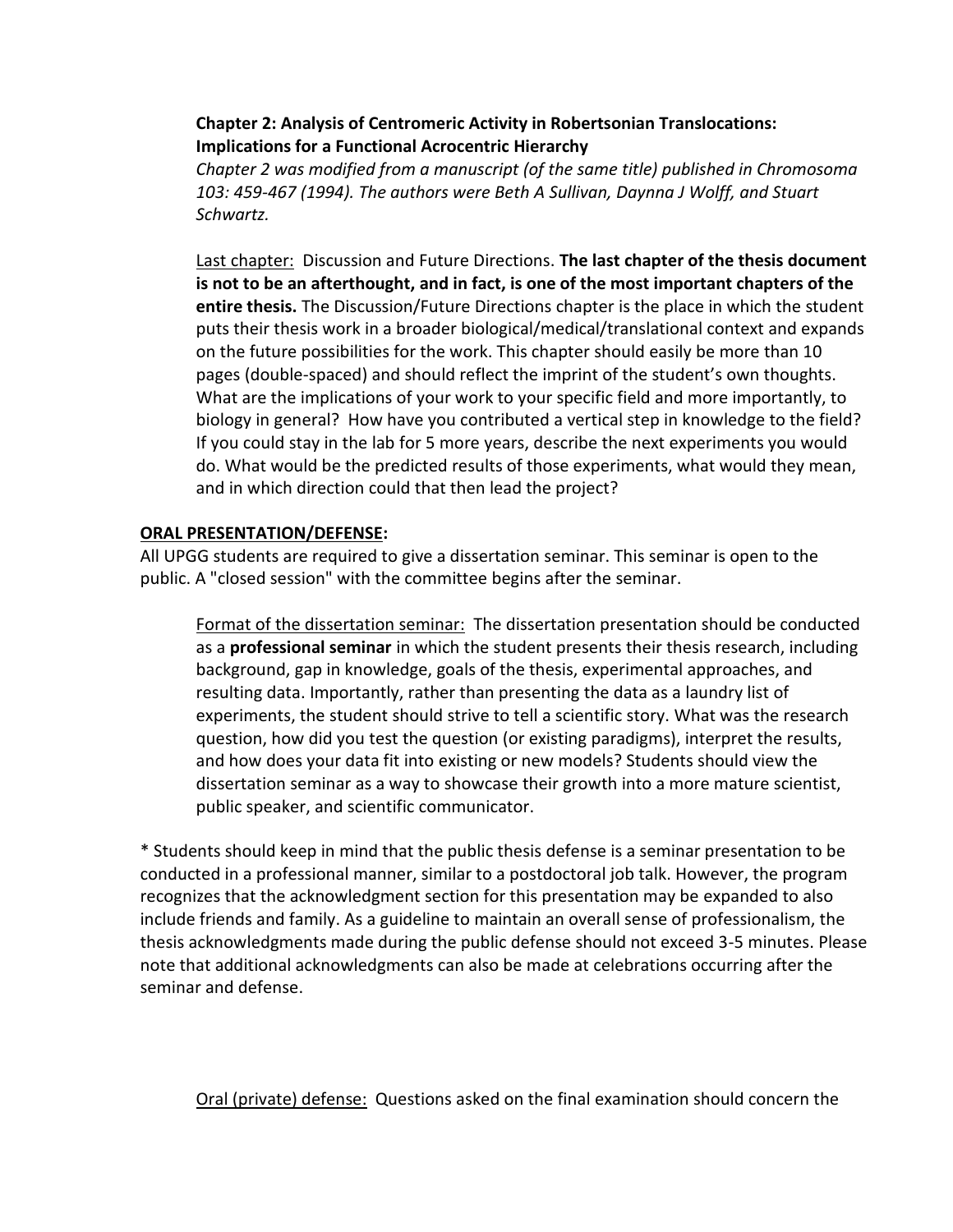candidate's dissertation and related matters. The examination is oral and normally extends for two hours, but not more than three. After the examination, the candidate will be excused from the room, and the committee will discuss the dissertation, oral presentation, and answers to questions both in the public and private defense. **Successful completion of the final examination requires at least three affirmative votes (including that of the dissertation supervisor) and not more than one dissenting vote.** Assuming all members vote affirmatively, each signs their name on the acid-free and first copy of the abstract title page, and on the certificate of examination to the Dean (doctoral exam card). These signatures signify that the abstract of the dissertation is suitable for publication in Dissertation Abstracts.

## **AFTER THE DEFENSE:**

Forms: The signed final examination certificate and one copy of the signed dissertation pages must be submitted to the Graduate School. The originals of these forms are kept in the Graduate School office as your official record.

Revisions to the document: The student then has the lesser of **30 days** or **until the semester deadline** to complete all corrections for the dissertation. If the committee requests additions or changes to the document, revision deadlines should not be used as an excuse to submit an incomplete or unsatisfactory document. Remember, giving the document to the committee 3 weeks before the defense date will provide ample time to receive and make major changes to the written document.

## **OTHER INFORMATION:**

## **TERMINAL MASTER'S DEGREE:**

In the event that a student leaves Duke or UPGG before completing the Ph.D., a Terminal Master's Degree may be an option.

- 1. The regulations in the Graduate School Bulletin on "Degree Regulations--The Master's Degree," and "Additional Master's Regulations" will apply. Note, although there is no specified number of course units required for the Ph.D., the A.M and M.S. program requires a minimum of 30 units of degree credit, at least 24 of which must be graded coursework, and the preliminary examination or a final examination administered by the student's A.M or M.S committee.
- 2. Forms
	- a. Committee approval form
	- b. Intention to receive degree form. This form is online through the Graduate School
	- c. Thesis format--see the requirements in the booklet "Guide for the Preparation of Theses and Dissertations."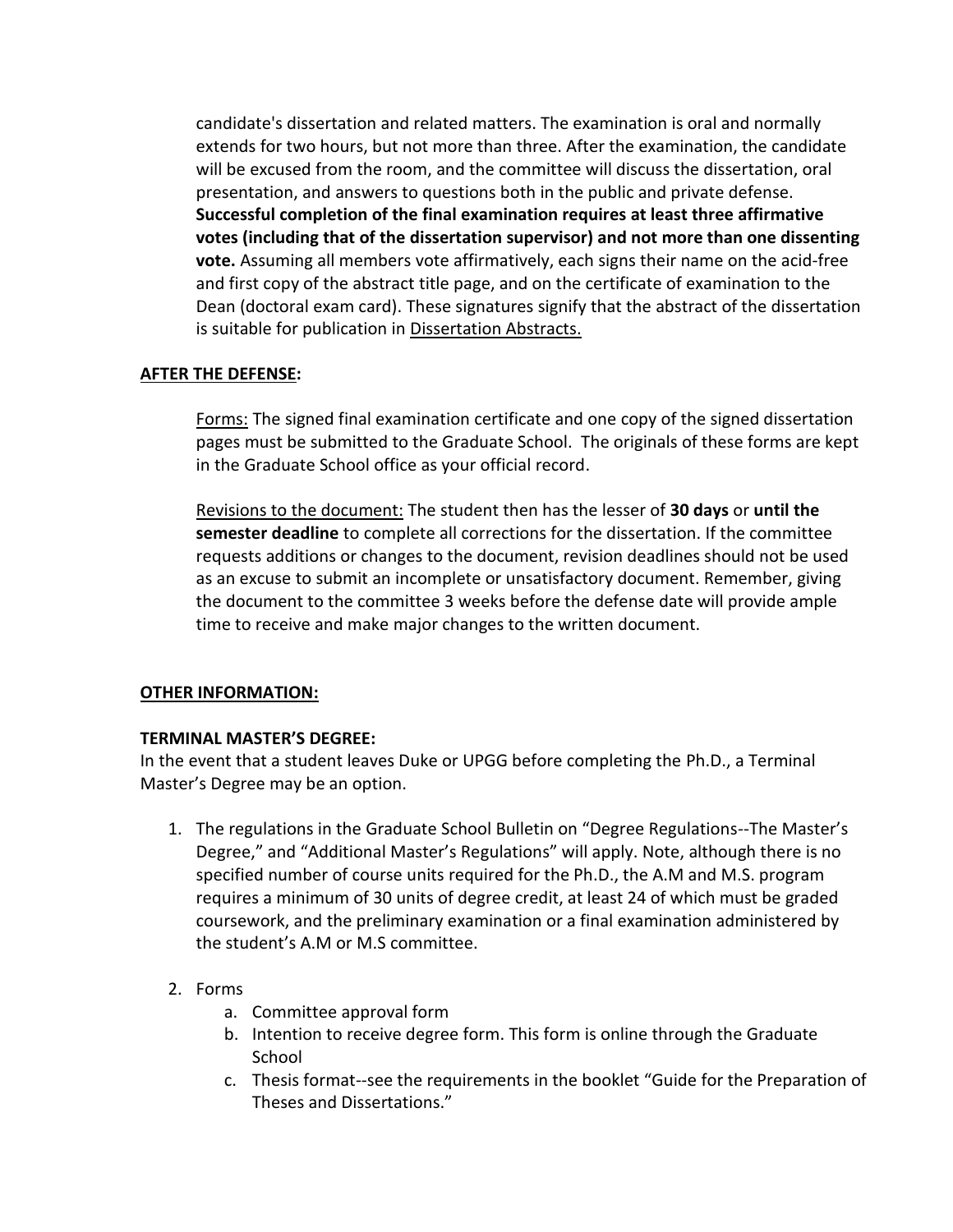d. Final examination certificate--signed by your committee members and returned to the graduate school after the exam.

## **CHANGING LABS:**

Success in a research lab rests on the interests, motivation, and abilities of the student in addition to interactions between the student and advisor. Occasionally, a change is desired on the part of the student or the faculty mentor or both. The reasons for changes are variable and typically, after the fact, all parties agree that changes were for the better.

**Faculty and/or students must inform the DGS and the Program Directors as soon as possible of the desire for a change in research lab**, even prior to making a firm decision on the matter. **Confidentiality will be assured.** \* We would especially request that the person initiating the change (student or faculty) inform us prior to discussing it with the other. \* This allows us to actively participate in the process from the start, should that be determined to be the best course of action. We can help guide the previous mentor, the future mentor, and the student in the process. The sooner the UPGG leadership is informed of potential issues or a desire to change labs, the better, as this will allow us to present all available options to the student and the mentor.

UPGG leadership wants to support the students *and* the faculty during those rare occasions when a change is requested. When a student informs the administration ahead of time of concerns or problems, the leadership can be of much more help and offer as many solutions as possible for a given situation. If a lab change is made, you must complete a new affiliation form and submit it to the Program coordinator.

## **STUDENTS TRANSFERRING FROM OTHER PROGRAMS (e.g., CMB, DSCB, Integrated Toxicology) WHO AFFILIATE WITH UPGG:**

If you entered Duke Graduate School through non-degree granting programs (e.g., CMB if matriculated 2021 or prior, DSCB, or ITEH), you will need to affiliate with a degree-granting program/department at the end of your first year. If your PI is affiliated with UPGG, you have the option to join UPGG. If your PI is not affiliated with UPGG, you are encouraged to join your new lab's departmental graduate program. To join UPGG, you must complete the application form (before September  $1_{st}$  of the  $3_{rd}$  semester) and schedule an in-person interview with the DGS. If you are accepted into the program after this, you must fill out a Thesis Lab Affiliation Form (found on the UPGG website, other program websites, or with the Program Office of your specific program), have it signed by your advisor, the UPGG DGS, and the chair or business manager of the PIs department.

It is necessary that you fulfill ALL of the UPGG requirements described elsewhere in this handbook (but see below). As a result of this rule, you may have to take classes in your second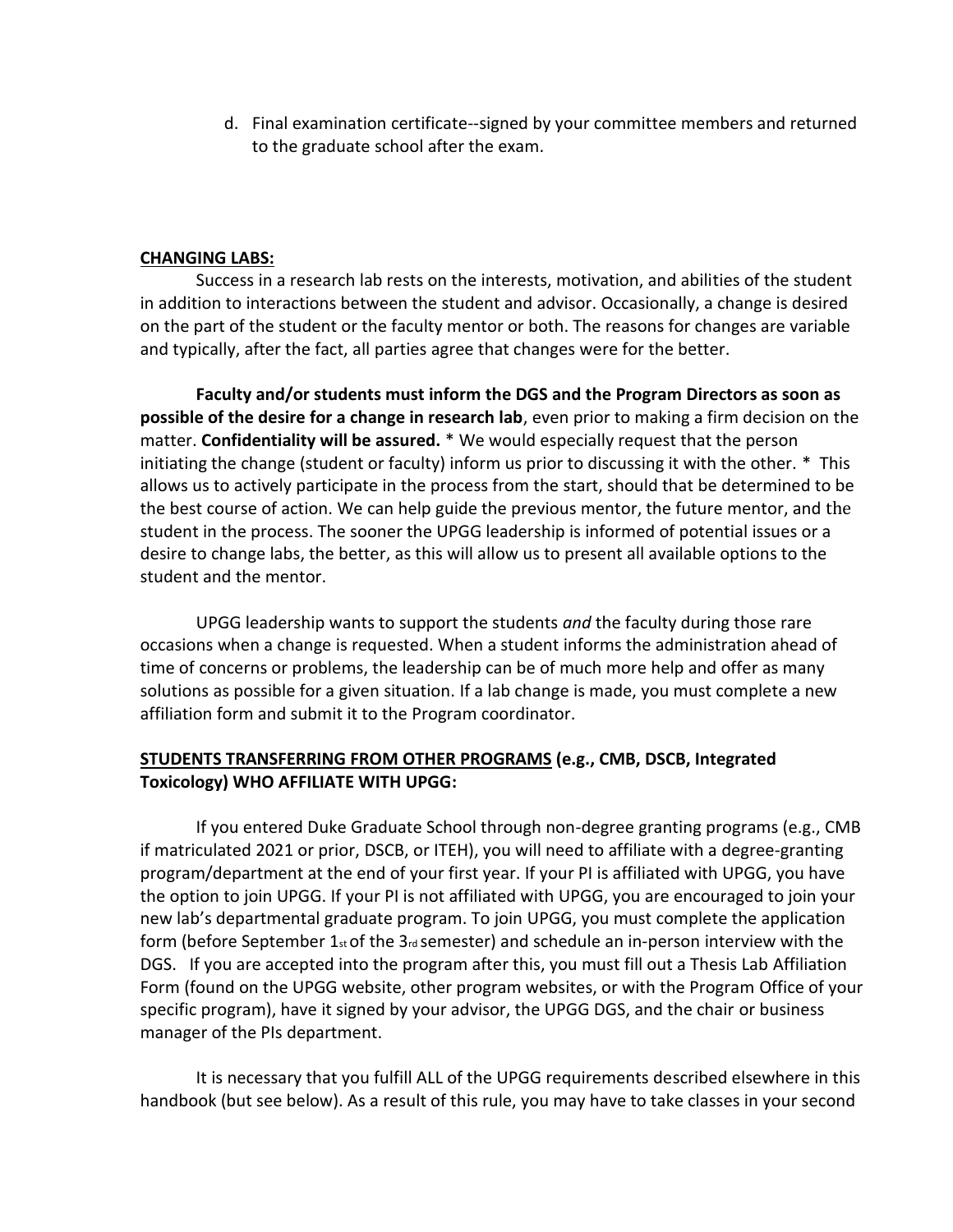and third years if previous classes taken in the other umbrella program did not cover the material in required UPGG courses. It is a good idea to review your transcript with UPGG's DGS when you meet to have them sign your Affiliation Form, to ensure that you have everything in order.

There are only a few exceptions to the above: those who join UPGG after the first year *from other programs* are not required to take UPGEN 701 (this course is for 1st year UPGG students only). Enrollment in UPGEN 716 and UPGEN 750 is not required for third year or later, but students are strongly encouraged to attend the seminars. Students should be aware that they will be called upon to present their research in UPGEN 716, starting in the  $2<sub>nd</sub>$  year until they graduate. Enhancing students' public presentation skills is a major training goal of UPGG. Throughout your graduate career, the original of all future documents (Committee Approval Form, Prelim form, Committee Meeting evaluations/reports, etc.) should be given to the UPGG office. A copy of these forms will be provided to your departmental program office if necessary. Moreover, do not forget to complete the requirements of your original program (example: attending certain seminars).

All students who transfer from other programs are expected to meet the performance expectations, requirements, and deadlines of UPGG. This includes selecting one's committee, scheduling the preliminary exam, and adhering to other UPGG guidelines and requirements. At the end of your second year, your funding will transfer from your program's funding to one supported by your lab. Contact your program coordinator for information about this new source of funding. It is your responsibility to set up your payroll through your department.

# **UPGG STUDENT BODY COMMITTEE:**

## *Mission Statement:*

The student body has a primary commitment to academic performance and scientific productivity, but it also participates in organizing UPGG student activities. The student body leadership operates under the purview of the graduate program leadership and communicates directly to the program coordinator, program director, co-director, and DGS.

## **Description and Role of Student Body Leaders:**

All leadership positions will be filled at the "Annual UPGG Student Body Meeting" at the beginning of the new school year in the fall.

*The following are the current activities for which leadership opportunities are available:*

- 1. Recruitment
- 2. Annual Retreat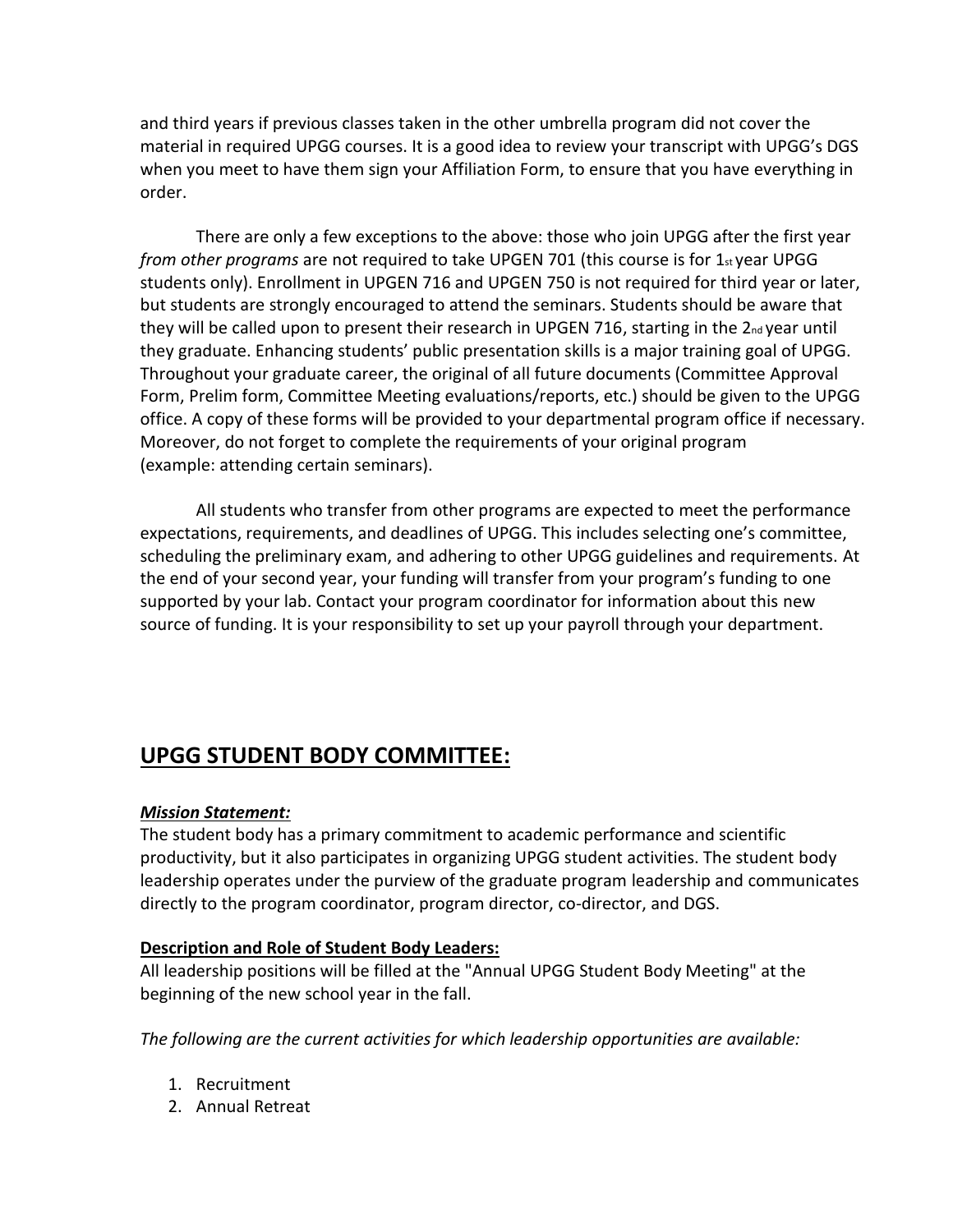- 3. GPSG representatives
- 4. Distinguished Lecture Series
- 5. DOinGG
- 6. A/V Committee
- 7. UPG750 (Tuesday seminar committee)
- 8. Social Events (Opening Picnic, Christmas Party)
- 9. Curriculum Committee
- 10. DEI&A Committee

# **INFORMATION FOR INTERNATIONAL STUDENTS**

## **Services for International Students:**

## *1) International Office:*

This office will process your I-20 Certificate of Eligibility. **The I-20 or the DS-2019 is issued only** *after* **you have been offered admission, returned the on-line enrollment form, provided verification of the necessary funds, and returned the Request for Temporary Visa Form.** If you are an international student currently attending a U.S. institution and planning to transfer your visa to Duke, your current school must transfer your visa record to the Duke University International Office. It is your responsibility to submit the request to their current school. Only one visa eligibility form will be issued per student. Once you arrive on campus, you will have to register with the International Office. There is usually a mass registration at the end of the Graduate Student orientation, and you should be ready to present all your documents at that time. (You should get information directly from them regarding what is needed). This is also the office you would have to contact in case you want to go back home for a visit. You will have to get your I-20 stamped from them, prior to your visit. You can visit their website: <https://studentaffairs.duke.edu/international-students>

## *2) International House:*

This is **different** from the office, and helps you to settle into your new surroundings socially. The people working here are really helpful, and will guide you about housing, groceries, banks, phones, cars, driving permits, taxes, getting a SSN and ITIN (see below) etc. Attending the special orientation for new International Students, a few days before the Graduate School orientation, is highly recommended. Additional information can be found at their website: <https://studentaffairs.duke.edu/ihouse>